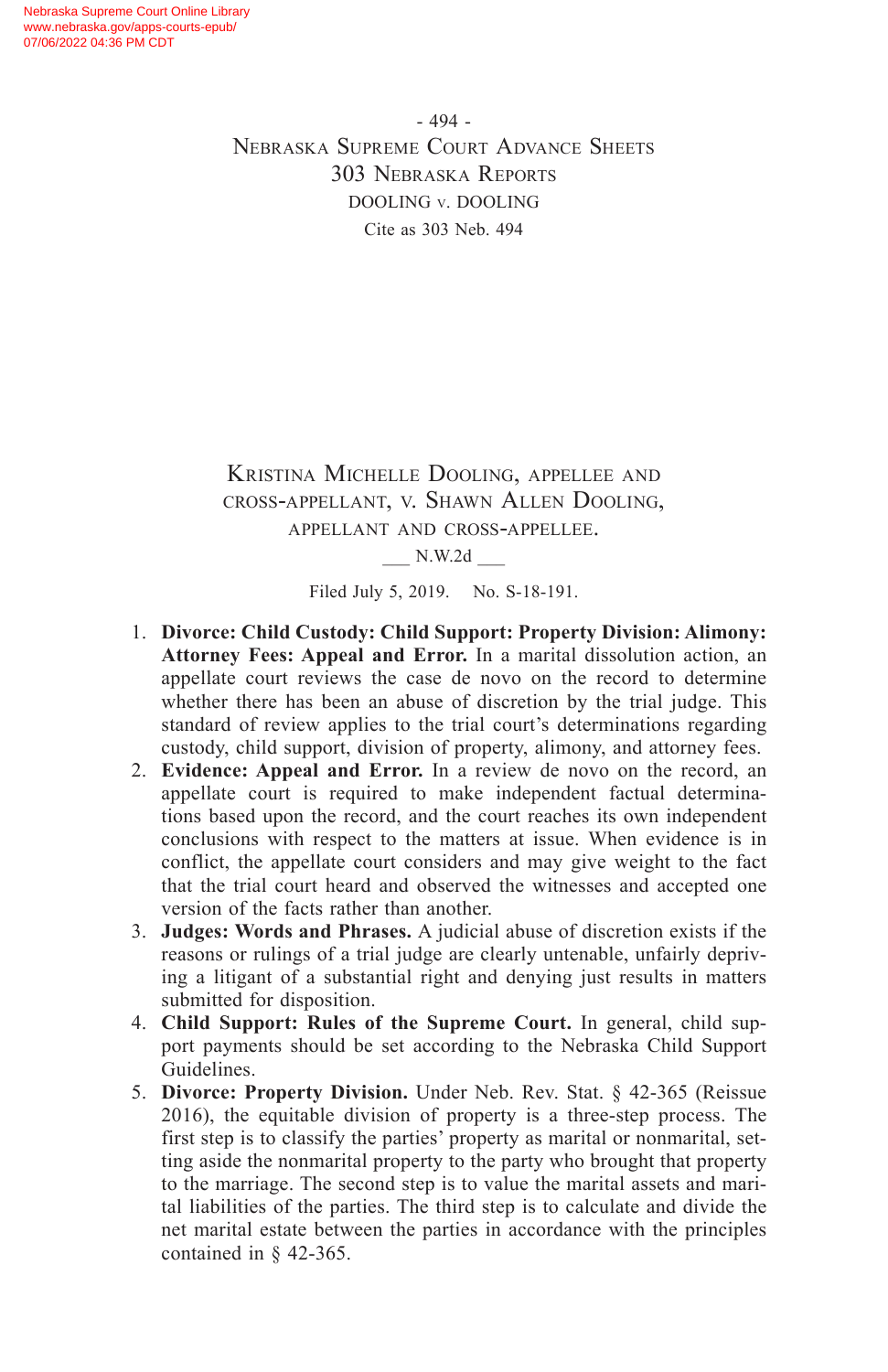### - 495 - Nebraska Supreme Court Advance Sheets 303 Nebraska Reports DOOLING v. DOOLING Cite as 303 Neb. 494

- 6. \_\_\_\_: \_\_\_\_. The ultimate test in determining the appropriateness of the division of property is fairness and reasonableness as determined by the facts of each case.
- 7. **Property Division: Proof.** The burden of proof rests with the party claiming that property is nonmarital.
- 8. **Property Division: Appeal and Error.** As a general principle, the date upon which a marital estate is valued should be rationally related to the property composing the marital estate. The date of valuation is reviewed for an abuse of the trial court's discretion.
- 9. **Property Division.** The marital estate includes property accumulated and acquired during the marriage through the joint efforts of the parties.
- 10. **Property Division: Wages: Equity.** To the extent that employment benefits such as unused sick time, vacation time, and compensatory time have been earned during the marriage, they constitute deferred compensation benefits under Neb. Rev. Stat. § 42-366(8) (Reissue 2016) and are considered part of the marital estate subject to equitable division.
- 11. **Property Division.** As a general rule, a spouse should be awarded onethird to one-half of the marital estate, the polestar being fairness and reasonableness as determined by the facts of each case.
- 12. **Divorce: Property Division: Alimony.** In dividing property and considering alimony upon a dissolution of marriage, a court should consider four factors: (1) the circumstances of the parties, (2) the duration of the marriage, (3) the history of contributions to the marriage, and (4) the ability of the supported party to engage in gainful employment without interfering with the interests of any minor children in the custody of each party.
- 13. **Divorce: Property Division.** In addition to the specific criteria listed in Neb. Rev. Stat. § 42-365 (Reissue 2016), a court should consider the income and earning capacity of each party and the general equities of the situation.
- 14. **Alimony.** The purpose of alimony is to provide for the continued maintenance or support of one party by the other when the relative economic circumstances make it appropriate.
- 15. **Alimony: Appeal and Error.** In reviewing an alimony award, an appellate court does not determine whether it would have awarded the same amount of alimony as did the trial court, but whether the trial court's award is untenable such as to deprive a party of a substantial right or just result. The ultimate criterion is one of reasonableness.
- 16. **Modification of Decree: Divorce: Child Custody.** If trial evidence establishes a joint physical custody arrangement, courts will so construe it, regardless of how prior decrees or court orders have characterized the arrangement.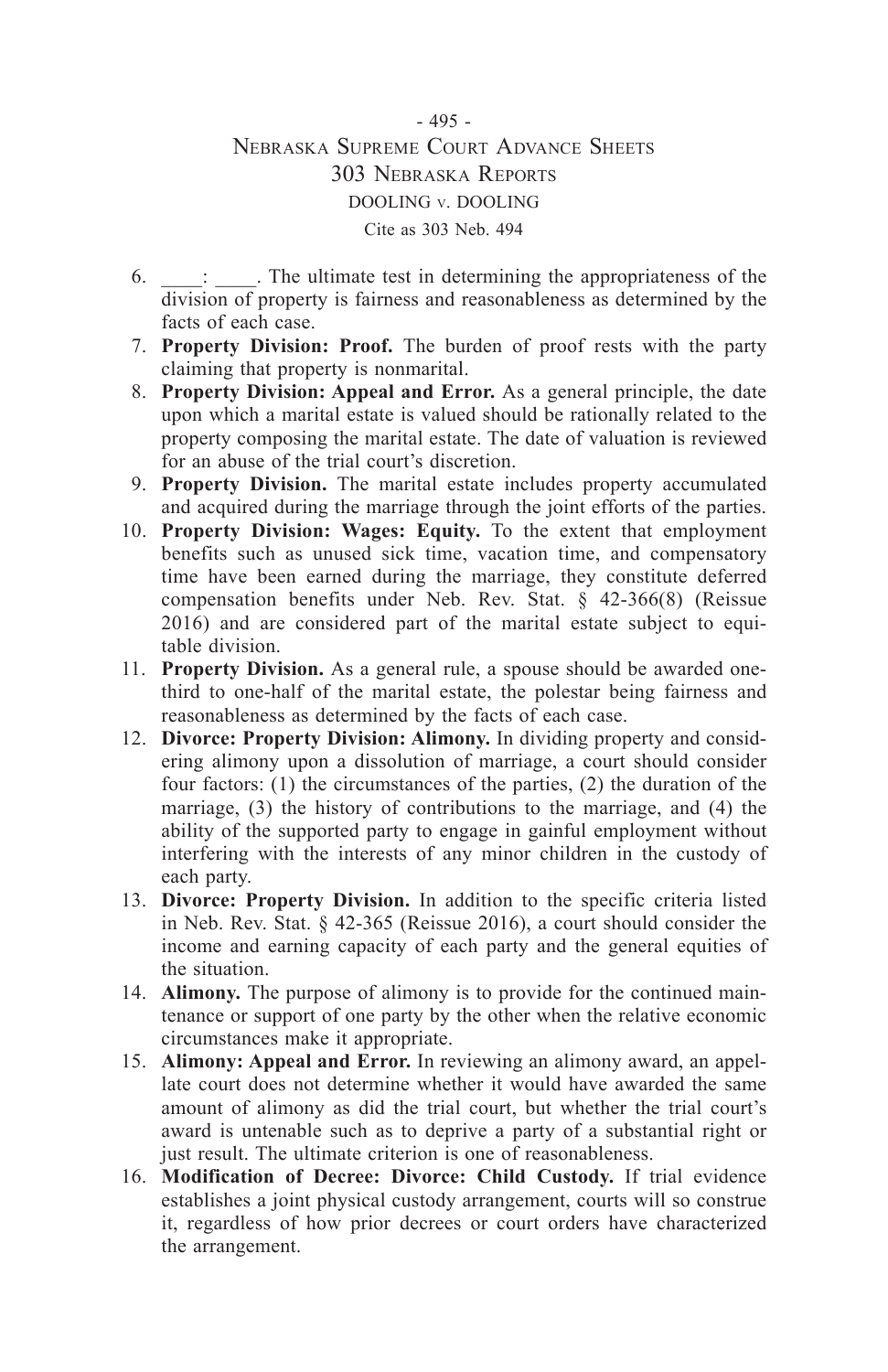- 496 - Nebraska Supreme Court Advance Sheets 303 Nebraska Reports DOOLING v. DOOLING Cite as 303 Neb. 494

- 17. **Child Custody: Appeal and Error.** Child custody determinations are matters initially entrusted to the discretion of the trial court, and although reviewed de novo on the record, the trial court's determination will normally be affirmed absent an abuse of discretion.
- 18. \_\_\_\_: \_\_\_\_. In child custody cases, where the credible evidence is in conflict on a material issue of fact, the appellate court considers, and may give weight to, the fact that the trial judge heard and observed the witnesses and accepted one version of the facts rather than another.

Appeal from the District Court for Sarpy County: STEFANIE A. Martinez, Judge. Affirmed in part, affirmed in part as modified, and in part reversed and remanded with directions.

Christopher Perrone, of Perrone Law, for appellant.

Kathryn D. Putnam, of Astley Putnam, P.C., L.L.O., for appellee.

Heavican, C.J., Miller-Lerman, Cassel, Stacy, Funke, PAPIK, and FREUDENBERG, JJ.

### Funke, J.

Shawn Allen Dooling appeals from a decree of dissolution, assigning errors related to the issues of child support, division of the marital estate, and alimony. Kristina Michelle Dooling filed a cross-appeal which concerns the issues of child support, division of the marital estate, and the award of joint physical custody. We find error in the court's child support calculation and its division of certain marital assets and determine the parties' remaining arguments to be without merit. Therefore, we affirm in part, affirm in part as modified, and in part reverse and remand with directions.

### I. BACKGROUND

Shawn and Kristina were married in May 2001 and divorced in January 2018. Three children were born of the marriage. During the marriage, Shawn was employed as a police officer for the city of La Vista, Nebraska; Kristina worked part time as a paraprofessional at a children's school. When the parties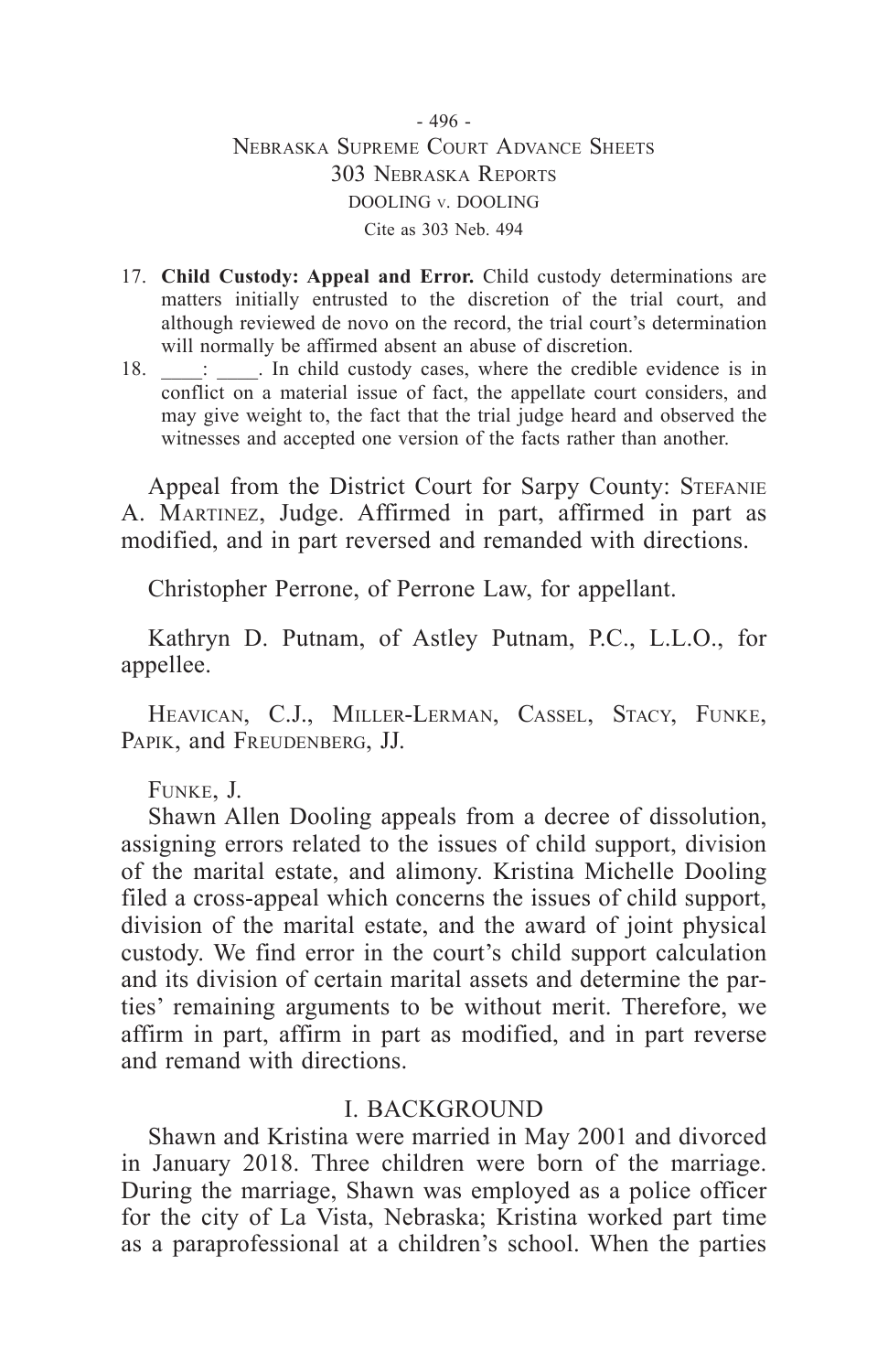### - 497 - Nebraska Supreme Court Advance Sheets 303 Nebraska Reports DOOLING v. DOOLING Cite as 303 Neb. 494

separated in July 2014, Shawn moved out of the family residence on South River Rock Drive in Papillion, Nebraska. The parties maintained a joint checking account and paid for family expenses from the account. Throughout their separation, the parties followed a shared parenting time schedule.

In July 2015, Kristina filed a complaint for dissolution of marriage in the district court for Sarpy County which requested "the temporary and permanent care, physical custody and control of the minor [children]." Shawn filed an answer and counterclaim which requested joint legal and physical custody. Pursuant to temporary orders entered in August 2015, the parties were awarded joint legal custody and Kristina was awarded "primary possession" of the children. Shawn was awarded parenting time every Wednesday and every other weekend from Friday through Monday. Shawn was ordered to pay monthly child support in the amount of \$1,412, maintain all parties on health insurance, pay 72 percent of daycare if daycare was needed, and make the minimum monthly payment of \$300 on the parties' Visa credit card. Kristina was awarded exclusive possession of the home and was ordered to pay the mortgage, taxes, and costs on the home, which totaled \$1,642 per month. Kristina was ordered to pay the first \$480 per year of uninsured health costs for the children. The court did not award temporary alimony.

The family home was sold in May 2016, and the court ordered that the \$20,857.44 in proceeds be held in trust pending trial. Trial was held on December 8, 2016, and June 21 and 23, 2017. The issues tried included custody and parenting time, child support, alimony, and division of the parties' assets and debts. The court heard testimony from two La Vista employees, Kristina, and Shawn.

1. Trial

(a) Evidence of Shawn's Employment Benefits

The city clerk of La Vista testified regarding Shawn's employment contract and benefits. According to this witness,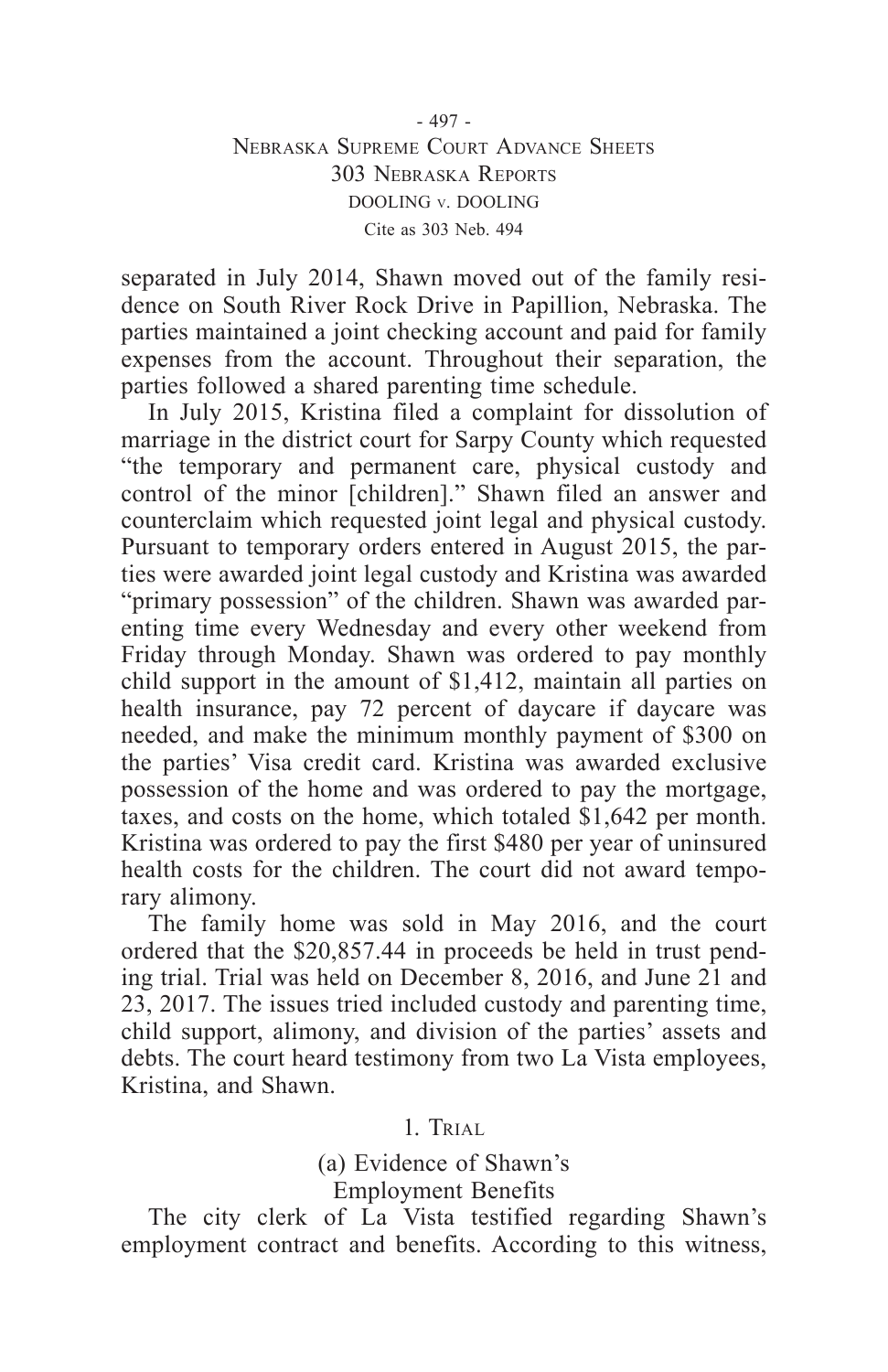### - 498 - Nebraska Supreme Court Advance Sheets 303 Nebraska Reports DOOLING v. DOOLING Cite as 303 Neb. 494

upon leaving employment, a city employee who has attained 10 years of service is paid for unused sick leave for the amount that exceeds 660 accumulated hours up to the maximum of 880 hours. The clerk testified that upon leaving employment, an employee is awarded 100 percent of compensatory (comp) time. The court also heard from La Vista's human resources manager, who stated that comp time is paid out at the end of every fiscal year on September 30, up to a maximum of 75 hours. She also testified that the city matches the police officers' mandatory 7-percent contribution to their pensions. Both witnesses testified that city employees are paid for their unused vacation time upon leaving employment, up to a maximum of 220 hours.

### (b) Kristina's Testimony

Kristina testified that during the marriage, she worked part time when school was in session and earned about \$10 or \$11 an hour. In August 2015, Kristina obtained her first full-time job where she earns \$13.50 an hour. She worked 40 hours a week with no 401K and no pension. She testified the parties' balance on their Visa credit card account was \$17,737.82 as of October 2015.

Before the parties purchased their house on South River Rock Drive, they owned a house on South 79th Street in La Vista. Kristina asked to be compensated for paying \$6,880 to replace the air conditioner in the South 79th Street house in 2010. She claimed she paid for the air conditioner using premarital funds kept in a Canadian bank account. Kristina testified the account originally held approximately \$30,000 in Canadian dollars received from a personal injury settlement when she was 16 years old. She claimed she transferred \$8,000 out of the Canadian bank account to pay for the air conditioner. She produced a bank statement from February 2001 showing a Canadian bank account held by Kristina and her father contained \$29,580.95 in Canadian dollars and another statement from 2015 showing these funds had been depleted. On cross-examination, Kristina admitted that Shawn purchased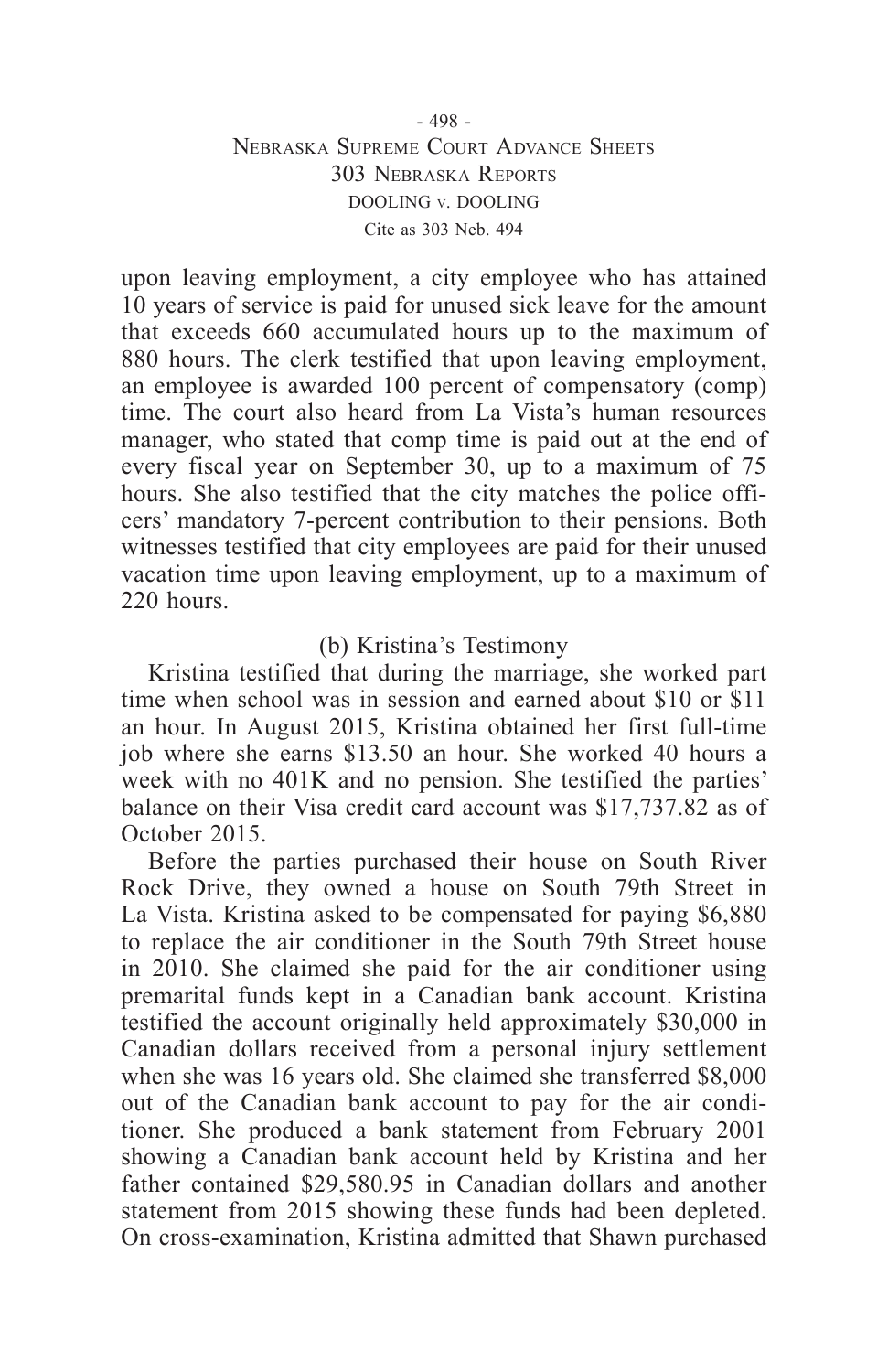a new air conditioner for the South River Rock Drive residence after the parties had separated.

Kristina acknowledged the parties received a check for \$20,857.44 in proceeds from the sale of the home on South River Rock Drive. The parties received an additional check in the amount of \$2,848.93 from escrow for excess real estate taxes, which they agreed to divide equally. When the home was sold, the parties originally agreed to pay their marital debt from the sale proceeds, but Kristina later claimed that she should receive the majority of the sale proceeds, reasoning she was responsible for making house payments, cleaning the home, painting interior walls, and selling the home "without a realtor." In particular, she noted that to prepare the house for closing, she spent \$810 to mudjack the front porch.

Kristina testified that despite the temporary order giving Shawn parenting time every Wednesday and every other weekend, Friday through Monday, she allowed Shawn additional parenting time. At that time, Shawn was working as a detective and as a sniper on the SWAT team and held irregular hours. From approximately January to May 2016, Shawn's parenting time ranged between 5 and 11 overnight visits per month. In lieu of daycare, Shawn picked up the children and took them to school and saw them after school almost every day. Kristina requested the court award joint legal custody and a parenting plan schedule consistent with the temporary order.

### (c) Shawn's Testimony

Shawn testified that at the time of trial, he had transferred to a road patrol position and that his hourly wage decreased from \$36.04 to \$34.54. He asked that the parenting schedule under the temporary order be adjusted to fit his new work schedule. He testified he now works 7 days in a 14-day period, consisting of workdays on Monday, Tuesday, Friday, Saturday, and Sunday during 1 week and Wednesday and Thursday the following week. He asked to be awarded parenting time for the 7 out of 14 days that he is not working.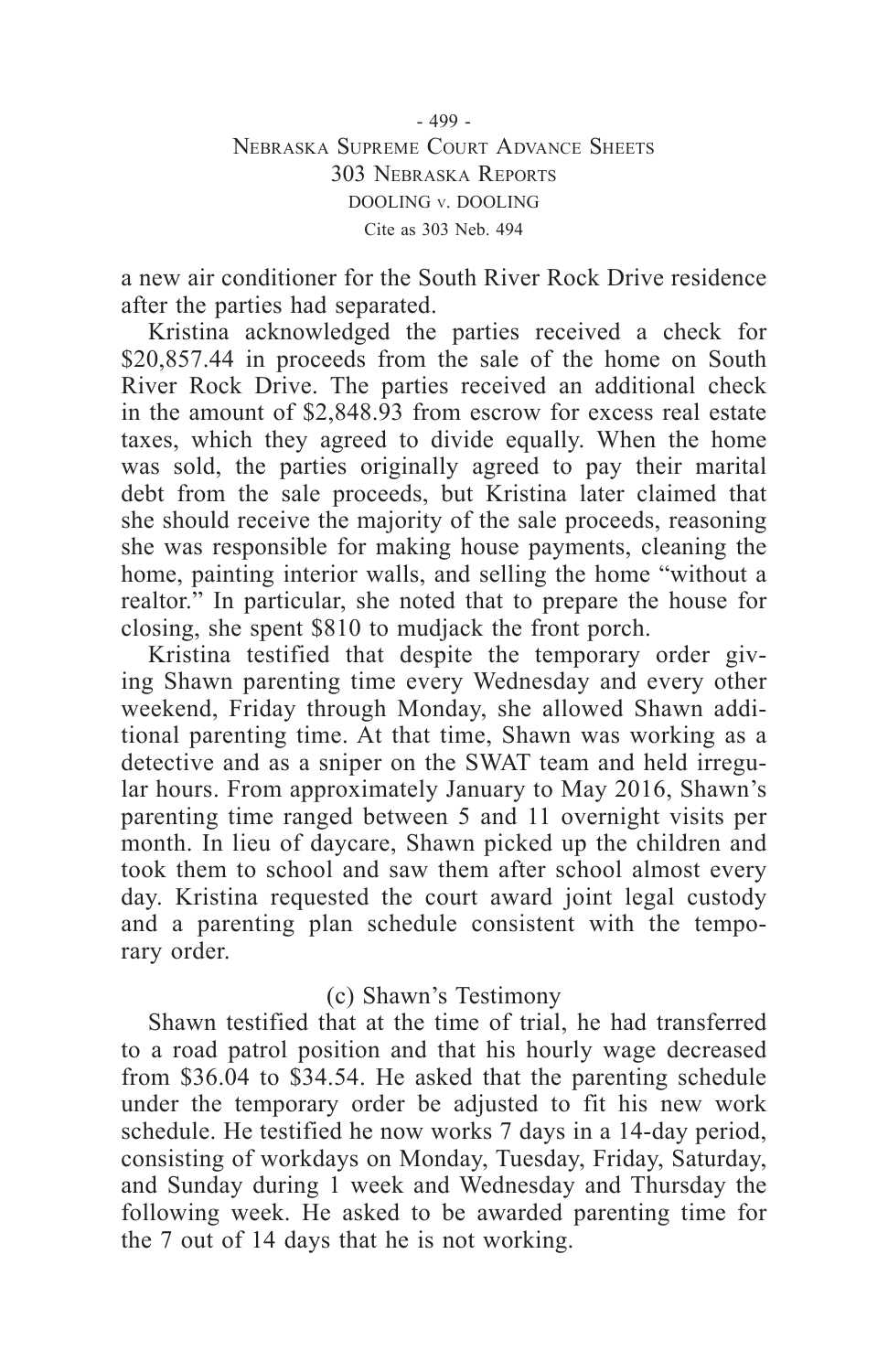Shawn testified that during the marriage, Kristina did not express a desire to be repaid for premarital money spent for family purposes. Shawn stated that he knew Kristina sometimes received money from her father and that he did not know when or how much money was spent from the Canadian account. Shawn pointed out that Kristina purchased the air conditioner for the prior home in 2010. He asked that the court give him credit for making certain postseparation payments, including \$7,792 on the Visa credit card and about \$4,000 to pay off a loan for the new air conditioner in the most recent home.

An exhibit introduced into evidence showed that Shawn received monthly Veterans Affairs disability payments in the amount of \$763.36.

### 2. Decree

The court issued tentative written findings in August 2017 and asked Kristina's counsel to prepare a decree in conformity therewith, after which both parties filed motions for reconsideration. The court then issued supplemental findings which modified the previous findings in several respects. The trial judge retired from the bench shortly thereafter, and the case was reassigned. Kristina's trial counsel withdrew, filed an attorney lien, and was replaced with new counsel.

The new judge entered a decree of dissolution on January 8, 2018. The decree incorporated the prior judge's tentative and supplemental findings and ordered the following:

- The parties were awarded joint legal custody. Kristina was awarded "primary possession" of the children, subject to Shawn's parenting time.
- The parenting plan awarded Shawn 6 of every 14 days and 4 additional weeks of summer parenting time for a total of 172 days of custody of the children.
- Kristina was not awarded any summer parenting time other than her regular parenting time.
- Shawn was ordered to maintain health insurance for the children; the parties were to equally share the costs of the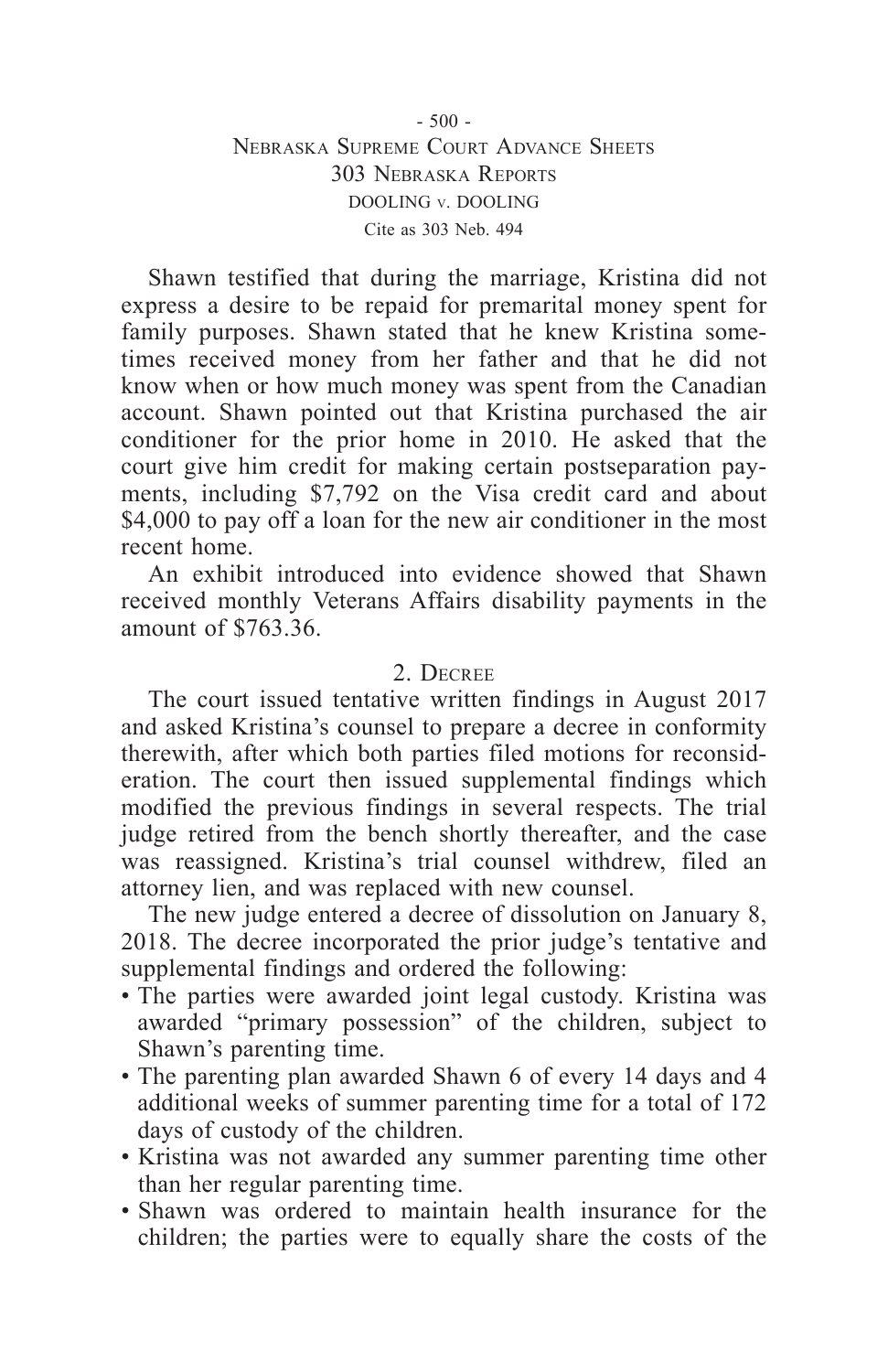$-501 -$ Nebraska Supreme Court Advance Sheets 303 Nebraska Reports DOOLING v. DOOLING Cite as 303 Neb. 494

children's uninsured health expenses; Shawn was ordered to maintain Kristina's health insurance for 6 months.

- Shawn was ordered to pay \$882 in monthly child support.
- Shawn was ordered to pay monthly alimony of \$500 for a period of 60 months.
- The court valued the marital assets as of August 1, 2015. The decree sometimes referred to this date as the date of separation, even though the parties separated in July 2014.
- The court awarded Kristina \$7,690.80 of the house proceeds "for monies expended to make the house marketable" and evenly divided the balance of the proceeds.
- The court equally divided Shawn's retirement, valued at \$108,468.41, pursuant to a qualified domestic relations order.
- The court equally divided Shawn's vacation and comp time and ordered Shawn to pay Kristina \$5,754.69 within 90 days. The court did not award Kristina any of Shawn's sick time.
- The court ordered Shawn to pay the balance on the parties' Visa credit card and ordered Kristina to pay a \$637.73 medical debt.
- Shawn received a tax exemption for two minor children; Kristina received a tax exemption for one minor child.

On January 17, 2018, Kristina filed a motion to alter or amend the decree in several respects. The court overruled the motion on January 30. Shawn timely appealed, and Kristina cross-appealed. We moved the appeal to our docket pursuant to our statutory authority to regulate the caseloads of the appellate courts of this State.

## II. ASSIGNMENTS OF ERROR

Shawn assigns, summarized and restated, that the court erred in (1) calculating Shawn's child support obligation by (a) miscalculating Shawn's income, (b) failing to include insurance premium costs, (c) not awarding Shawn credit for retirement contributions, and (d) not crediting Shawn for the correct number of days he was awarded visitation with the children; (2) awarding Kristina a larger share of the house proceeds and using the house proceeds to pay for the lien filed by Kristina's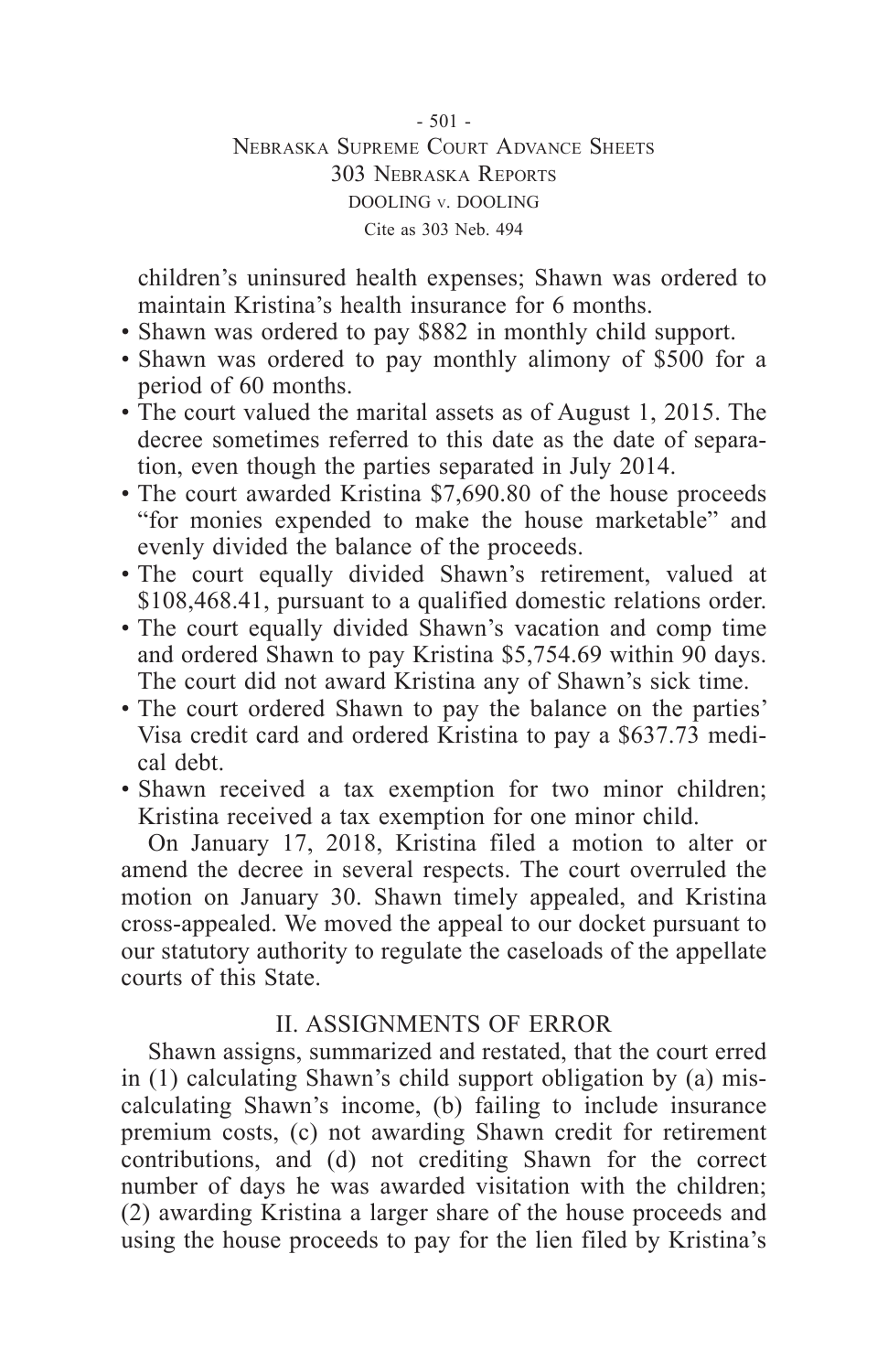attorney; (3) calculating and splitting Shawn's vacation time and comp time and giving Shawn only 90 days to pay Kristina her share of these assets; (4) calculating and dividing the parties' debts; and (5) awarding alimony.

On cross-appeal, Kristina assigns, restated, that the court erred in (1) ordering joint physical custody, (2) failing to award Kristina summer parenting time, (3) failing to include Shawn's disability benefits in the child support calculation, (4) failing to allocate the children's direct expenses and childcare costs, and (5) excluding Shawn's sick time from the marital estate.

## III. STANDARD OF REVIEW

[1-3] In a marital dissolution action, an appellate court reviews the case de novo on the record to determine whether there has been an abuse of discretion by the trial judge. This standard of review applies to the trial court's determinations regarding custody, child support, division of property, alimony, and attorney fees.<sup>1</sup> In a review de novo on the record, an appellate court is required to make independent factual determinations based upon the record, and the court reaches its own independent conclusions with respect to the matters at issue.<sup>2</sup> However, when evidence is in conflict, the appellate court considers and may give weight to the fact that the trial court heard and observed the witnesses and accepted one version of the facts rather than another.<sup>3</sup> A judicial abuse of discretion exists if the reasons or rulings of a trial judge are clearly untenable, unfairly depriving a litigant of a substantial right and denying just results in matters submitted for disposition.<sup>4</sup>

# IV. ANALYSIS

In this matter, we discuss the issues of child support, division of the marital estate, alimony, and joint physical custody,

<sup>4</sup> *Id.*

<sup>1</sup> *Osantowski v. Osantowski*, 298 Neb. 339, 904 N.W.2d 251 (2017).

<sup>2</sup> *Id.*

<sup>3</sup> *Id.*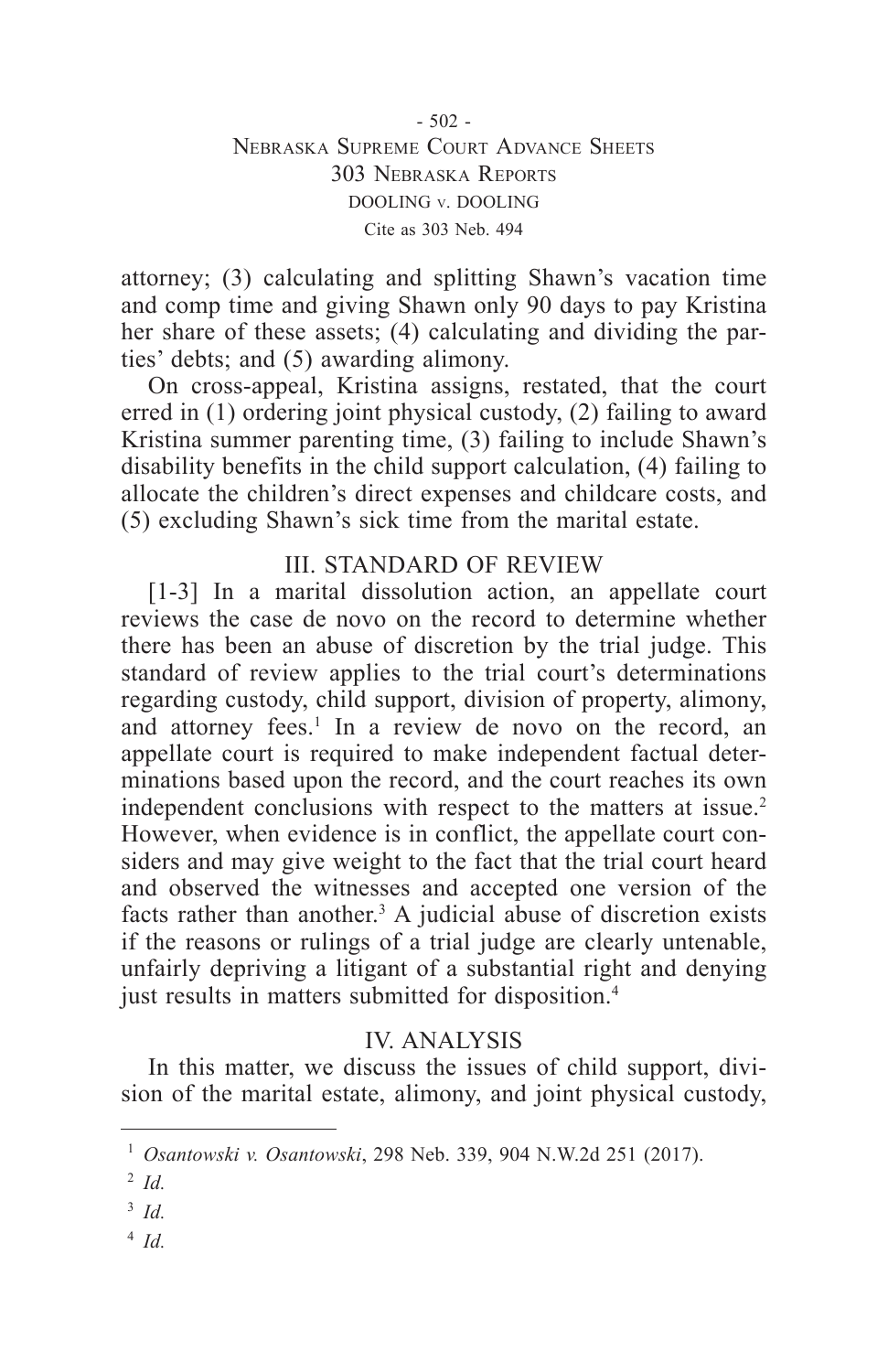### $-503 -$ Nebraska Supreme Court Advance Sheets 303 Nebraska Reports DOOLING v. DOOLING Cite as 303 Neb. 494

as well as a number of related concerns raised by the parties. For purposes of efficiency, we will address assignments of error raised in Shawn's appeal and Kristina's cross-appeal together where their arguments pertain to the same predominant issue. In consideration of both the appeal and cross-appeal, we find it appropriate to modify the court's child support calculation and the division of certain marital assets and debts, and we determine the remaining arguments to be without merit.

### 1. Child Support

Shawn argues that the court abused its discretion in its determination of child support. Shawn asserts that the court did not accurately determine his gross taxable income, the health insurance premium he pays for the children and himself, and his retirement contributions, and did not accurately state the number of days that the court awarded him custody of the children. We find no merit to Shawn's claim regarding his gross taxable income, but determine his other arguments regarding child support do have merit. We also find merit to Kristina's objections to the court's findings regarding Shawn's nontaxable income and its allocation of tax dependency exemptions and childcare expenses.

### (a) Gross Taxable Income

[4] In general, child support payments should be set according to the Nebraska Child Support Guidelines.<sup>5</sup> In the child support worksheets adopted by the court, Shawn's gross monthly taxable income was set at \$6,637. Shawn argues this figure is not correct, because it reflects his wages at \$36.04 per hour and he testified that in his new position, he makes \$34.54 per hour. As a result, Shawn argues that his monthly income should have been set at \$5,987, which he calculated by multiplying \$34.54 per hour by 40 hours per week for 52 weeks per year. Kristina argues that by annualizing Shawn's income based on evidence in the record of a 5-month sample of his

<sup>5</sup> *Hotz v. Hotz*, 301 Neb. 102, 917 N.W.2d 467 (2018).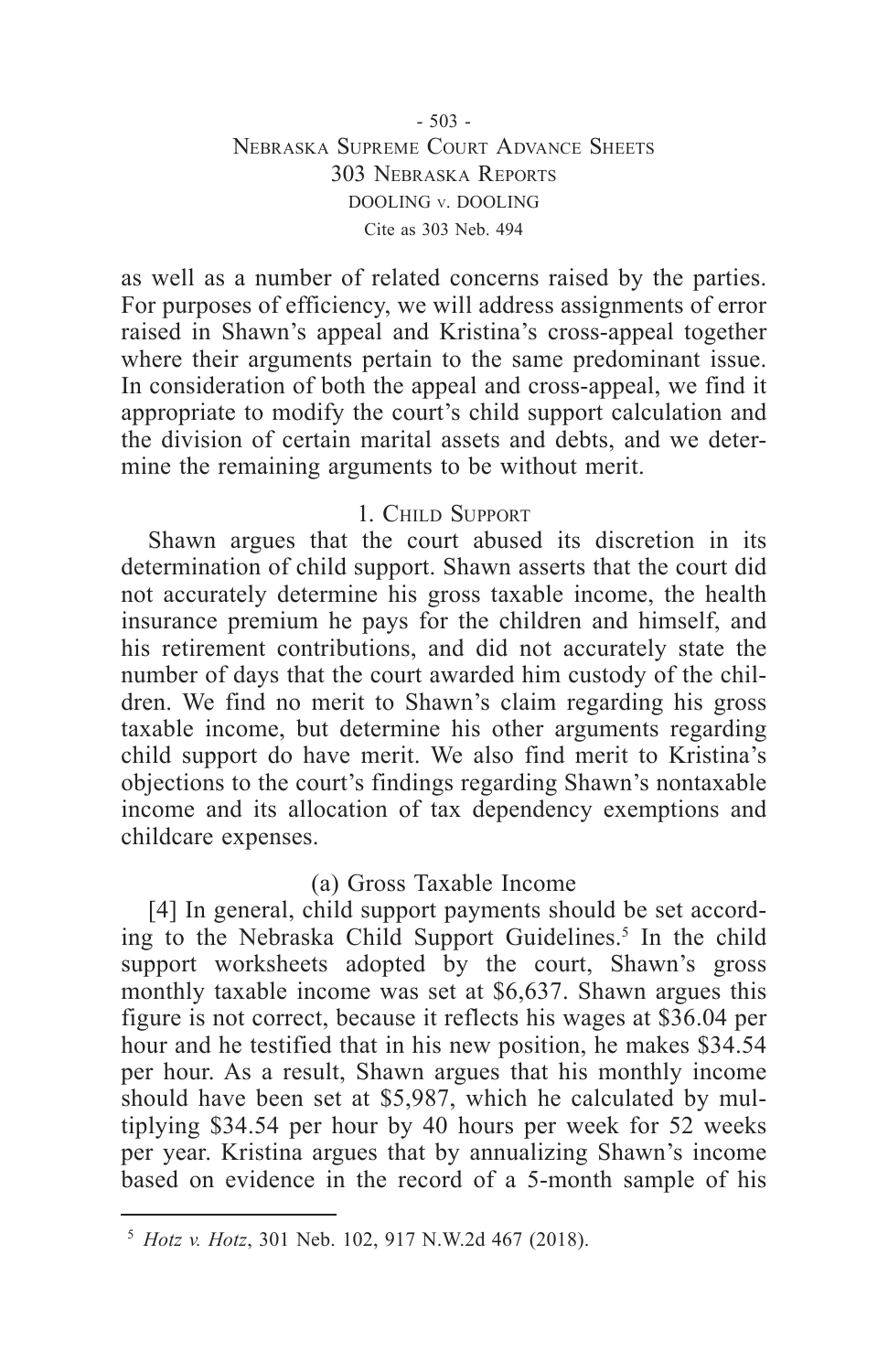paychecks in 2017, Shawn's monthly income should have been set at \$6,643.33.

Under the child support guidelines, all income should be annualized and divided by 12.6 Kristina's figure differs from the amount set by the court by less than 1 percent, which was calculated based on evidence in the record consisting of a 9-month sample of Shawn's paychecks in 2016. We find no abuse of discretion by the district court in utilizing this evidence to calculate Shawn's gross taxable income.

### (b) Tax-Exempt Income

We agree with the parties that the \$763.36 that Shawn receives in disability benefits each month should have been included as nontaxable income for purposes of the child support calculation. Under § 4-204, total monthly income for purposes of child support is income of both parties derived from all sources. Income for the purpose of child support is not necessarily synonymous with taxable income.7

### (c) Health Insurance Premium

Shawn also argues that the court did not use the correct amounts for the health insurance premium that he pays for himself and the children. The child support guidelines provide that the increased cost to the parent for health insurance for the children shall be prorated between the parents. The parent paying the premium receives a credit against his or her share of the monthly support, provided that the parent requesting the credit submits proof of the cost of health insurance coverage for the children.<sup>8</sup> If not otherwise specified in the support order, "health insurance" includes coverage for medical, dental, orthodontic, optometric, substance abuse, and mental health treatment.9 The court set the health insurance premium Shawn

<sup>6</sup> Neb. Ct. R. § 4-204 (rev. 2016).

<sup>7</sup> *Gangwish v. Gangwish*, 267 Neb. 901, 678 N.W.2d 503 (2004).

 $8$  See Neb. Ct. R.  $§$  4-215(A) (rev. 2011).

<sup>9</sup> *Id.*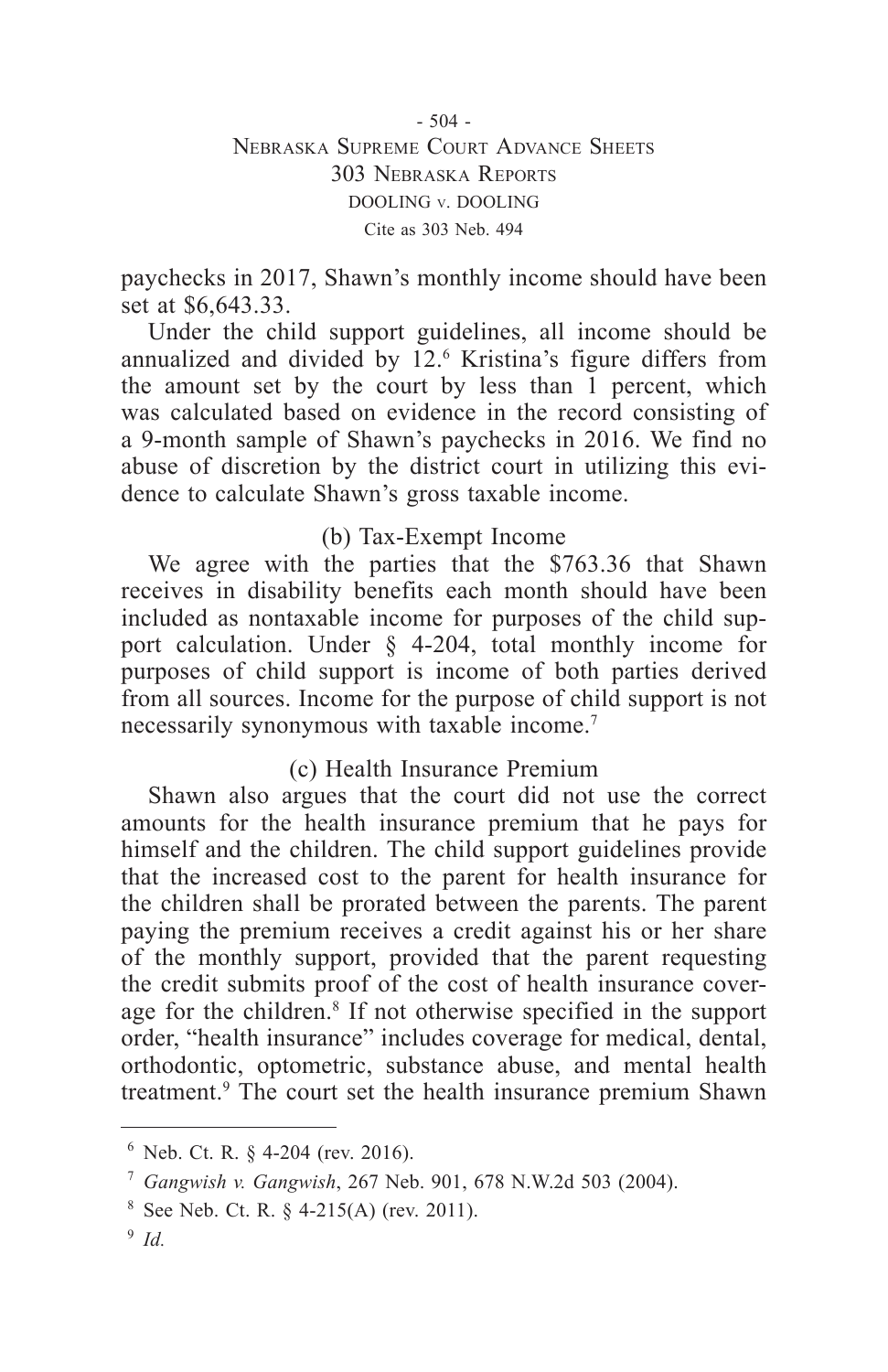### $-505 -$ Nebraska Supreme Court Advance Sheets 303 Nebraska Reports DOOLING v. DOOLING Cite as 303 Neb. 494

pays for himself at \$0 and the amount he pays for the children at \$63.80. Shawn submitted evidence that his monthly premium for his own medical insurance is \$63.80 and that he pays an additional \$8.98 for his dental and vision insurance. Thus, the court erred in setting Shawn's health insurance costs for himself at \$0 rather than at the figure supported by the record of \$72.78. We also agree with Shawn that the court erred by failing to set the amount that he pays for the children's health insurance coverage at \$177.80.

### (d) Retirement

Next, Shawn contends that the court erred by incorrectly determining his monthly retirement contribution. The court set Shawn's retirement contribution at \$265.48. The undisputed evidence shows that Shawn pays 7 percent in mandatory retirement contributions each month. Having found that the court correctly set Shawn's gross taxable income at \$6,637, based on wages he earns working as a police officer, we find that the court erred by failing to set Shawn's monthly retirement contribution at \$464.59.

## (e) Days of Child Custody

Shawn's final argument on the issue of child support is that the court erred in setting the number of his annual days as a custodial parent at 151. The parenting plan incorporated into the decree awarded Shawn six overnight visits for every 14 days and 4 weeks of summer parenting time. As a result, Shawn has 28 days of child custody when he is utilizing summer parenting time and 144 days during the other 48 weeks of the year, not counting holidays, which are evenly divided. Therefore, as the parties agree, the court should have set Shawn's annual days as a custodial parent at 172 and Kristina's at 193.

### (f) Tax Exemptions

The decree awarded Shawn tax dependency exemptions for two of the children and Kristina a tax dependency exemption for one child. However, the child support calculation worksheet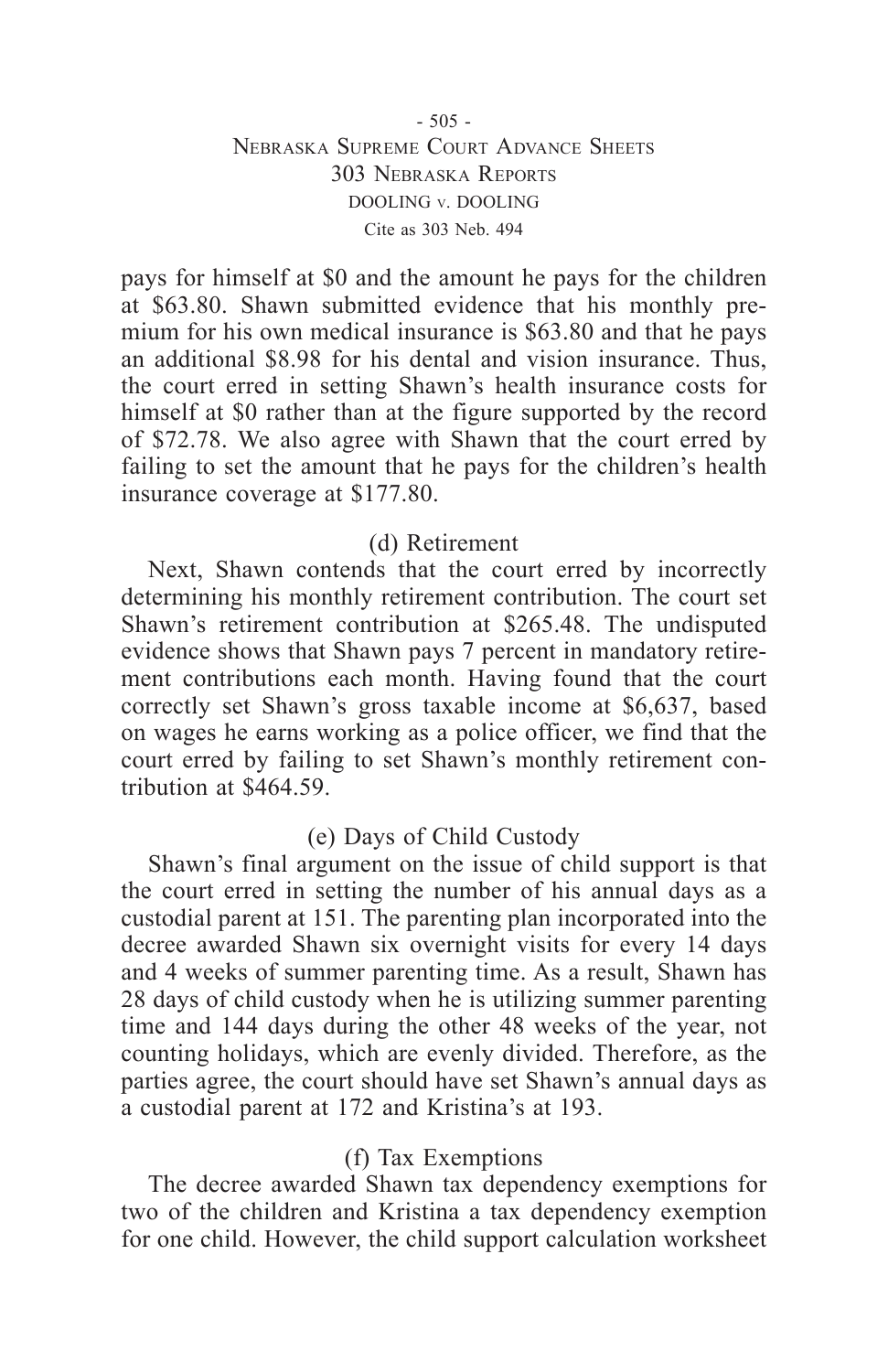### - 506 - Nebraska Supreme Court Advance Sheets 303 Nebraska Reports DOOLING v. DOOLING Cite as 303 Neb. 494

awards each party equal dependency exemptions. We agree with the parties that the child support calculation worksheets should be modified to conform to the decree.

## (g) Allocation of Expenses

In her cross-appeal, Kristina argues that because the court calculated child support using worksheet 3, the court erred in failing to account for the children's direct expenses. Neb. Ct. R. § 4-212 (rev. 2011) provides that when child support is to be calculated using worksheet 3, "all reasonable and necessary direct expenditures made solely for the child(ren) such as clothing and extracurricular activities shall be allocated between the parents." We note that Neb. Rev. Stat. § 42-364.17 (Reissue 2016) also requires that a decree of dissolution "shall incorporate financial arrangements for each party's responsibility for reasonable and necessary medical, dental, and eye care, medical reimbursements, day care, extracurricular activity, education, and other extraordinary expenses of the child."

We recently held that it is sufficient if the decree and attachments made the necessary allocations on each of the required items.10 Here, however, the record does not show that the court allocated the parties' responsibilities with respect to all of these expenses. We therefore remand the cause to the district court with directions to specifically address each party's responsibility for each of these statutorily required obligations based on the record.

To summarize our conclusions regarding child support, we find the district court erred in setting the amount of Shawn's nontaxable income, health insurance costs for himself and the children, retirement contributions, and days as a custodial parent, and in its allocation of tax dependency exemptions. We further find the court erred in not addressing each party's responsibility for the reasonable and necessary expenses of the children based on the record and the expenses set forth in

<sup>10</sup> *Leners v. Leners*, 302 Neb. 904, 925 N.W.2d 704 (2019).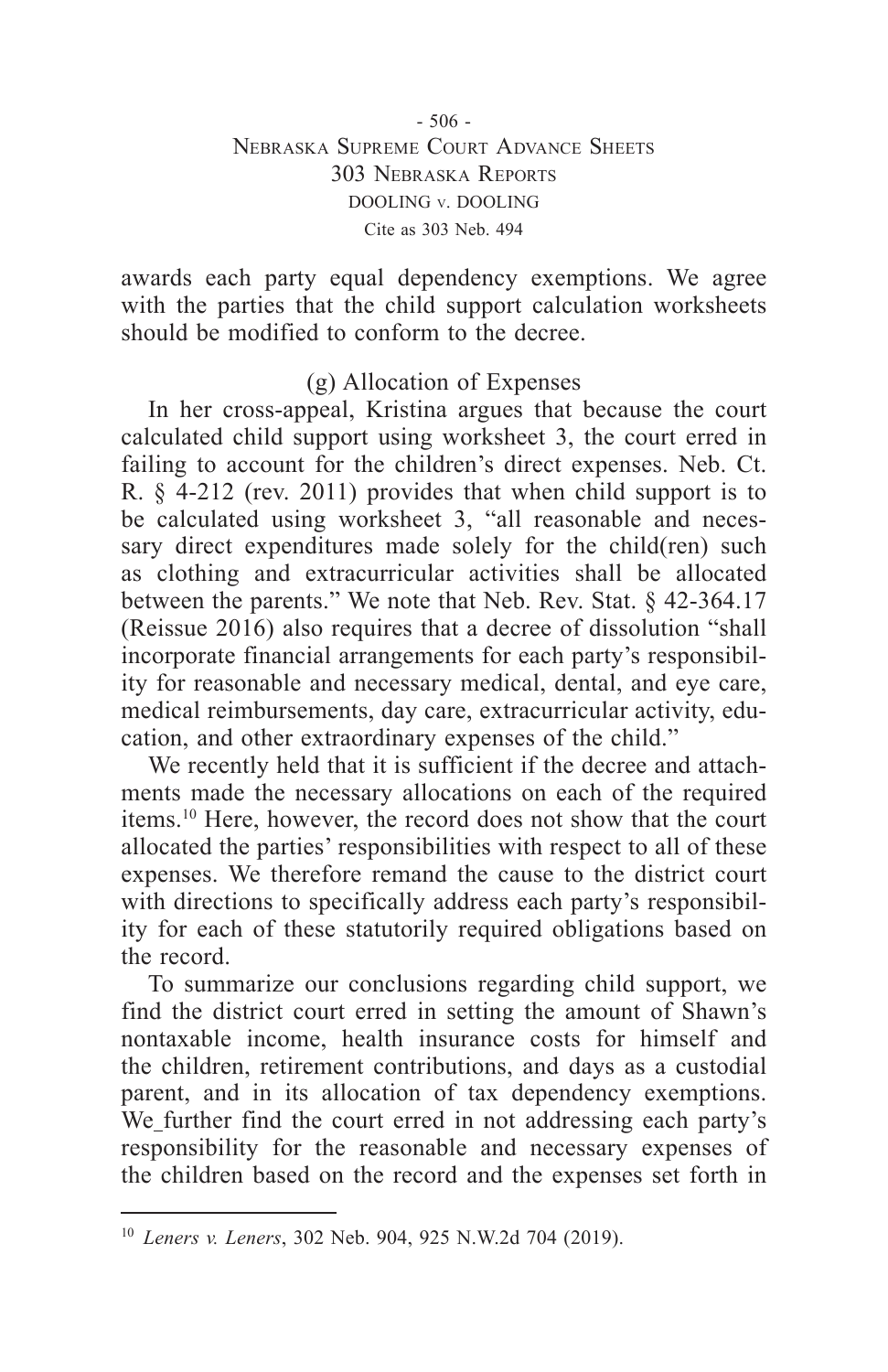### - 507 - Nebraska Supreme Court Advance Sheets 303 Nebraska Reports DOOLING v. DOOLING Cite as 303 Neb. 494

§ 42-364.17. We reverse the award of child support and remand the cause to the district court for a proper calculation of child support, utilizing \$763.36 for Shawn's nontaxable income, \$72.78 for Shawn's health insurance, \$177.80 for Shawn's payment of the children's health insurance, \$464.59 for Shawn's retirement contribution, 172 for Shawn's days as a custodial parent and 193 days for Kristina, and two dependency exemptions for Shawn and one for Kristina. We also direct the court to address the parties' responsibility for the expenses listed in § 42-364.17 and rule § 4-212.

# 2. Division of Marital ASSETS AND DEBTS

### (a) House Sale Proceeds

Shawn asserts that the court erred in its division of the proceeds from the parties' sale of their home. The evidence showed that in May 2016, the parties sold their home on South River Rock Drive and obtained net proceeds in the amount of \$20,857.44. Kristina claimed at trial that she should receive the greater share of the proceeds and provided documents showing that she paid \$810 to mudjack the front porch in preparation for closing and \$6,880 to replace the air conditioner in the parties' previous house on South 79th Street. In its decree, the court awarded Kristina \$7,690.80 from the \$20,857.44 "for monies expended to make the house marketable" and evenly divided the balance. Based on the record, the court's award of \$7,690.80 represents compensation for \$810 spent on mudjacking, \$6,880 spent on an air conditioner, and an additional 80 cents. Shawn does not object to reimbursing Kristina for the mudjacking costs, but objects to the remaining \$6,880.80 of the \$7,690.80.

[5-7] In a dissolution of marriage proceeding, "[i]f the parties fail to agree upon a property settlement . . . the court shall order an equitable division of the marital estate."11 Under Neb.

<sup>&</sup>lt;sup>11</sup> Neb. Rev. Stat. § 42-366(8) (Reissue 2016).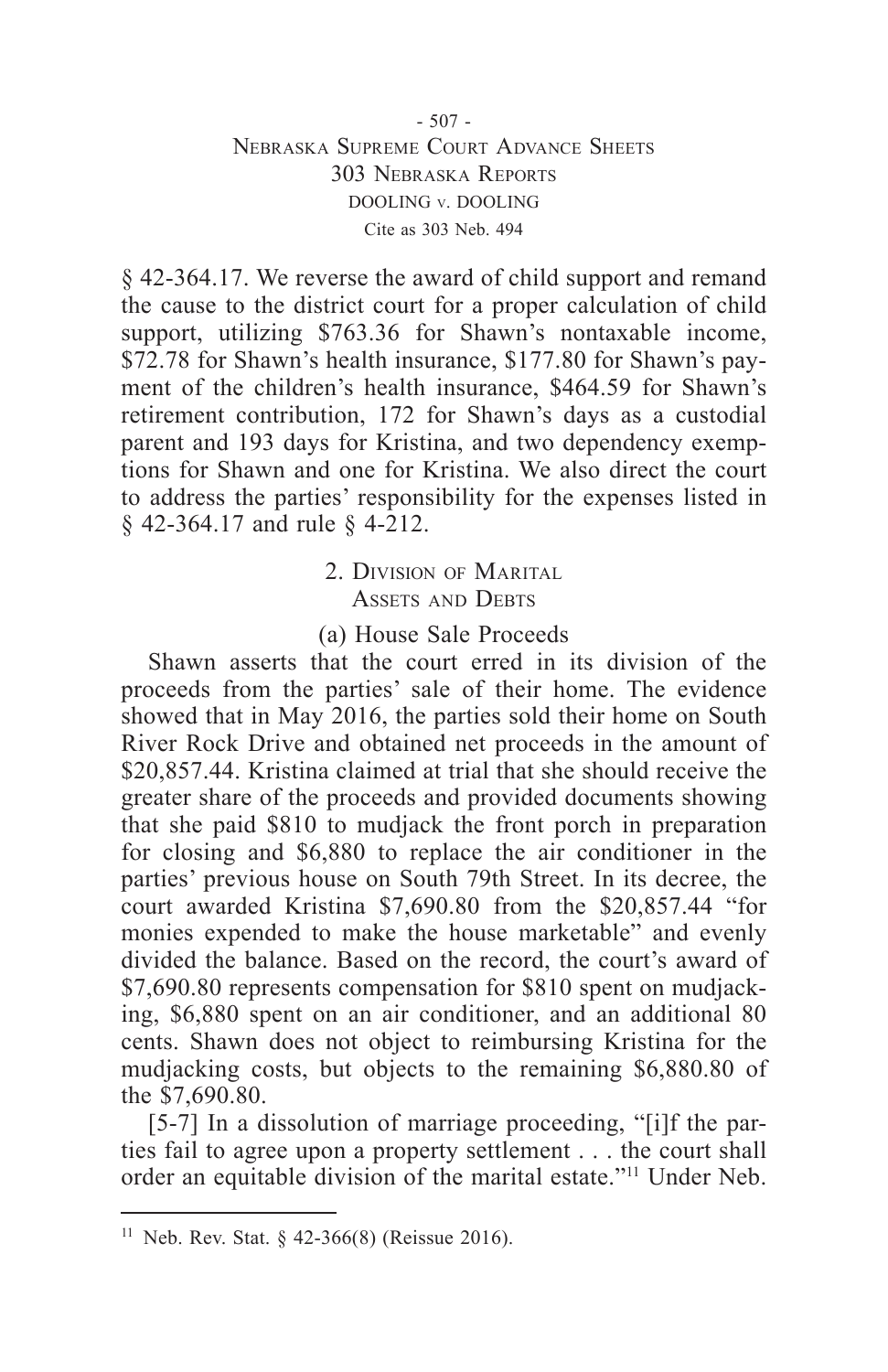### - 508 - Nebraska Supreme Court Advance Sheets 303 Nebraska Reports DOOLING v. DOOLING Cite as 303 Neb. 494

Rev. Stat. § 42-365 (Reissue 2016), the equitable division of property is a three-step process.<sup>12</sup> The first step is to classify the parties' property as marital or nonmarital, setting aside the nonmarital property to the party who brought that property to the marriage. The second step is to value the marital assets and marital liabilities of the parties. The third step is to calculate and divide the net marital estate between the parties in accordance with the principles contained in  $\S$  42-365.<sup>13</sup> The ultimate test in determining the appropriateness of the division of property is fairness and reasonableness as determined by the facts of each case.14 Generally, all property accumulated and acquired by either spouse during a marriage is part of the marital estate.15 Exceptions include property that a spouse acquired before the marriage, or by gift or inheritance.<sup>16</sup> The burden of proof rests with the party claiming that property is nonmarital.17

Kristina's position at trial was that she was entitled to reimbursement for an air conditioner bought for the South 79th Street home, because she made the purchase using premarital or nonmarital funds. Based on the court's award to Kristina, the court implicitly granted Kristina's requested relief. Yet, the decree specifically stated the award was "for monies expended to make the house marketable," and Shawn persuasively argues on appeal that Kristina's purchase of the air conditioner for the South 79th Street home did not make the home on South Rock River Drive marketable. Shawn argues the award to Kristina was improper, because the court did not conduct an analysis of whether Kristina was entitled to reimbursement for any

<sup>16</sup> *Id.*

<sup>12</sup> *Fetherkile v. Fetherkile*, 299 Neb. 76, 907 N.W.2d 275 (2018); *Osantowski, supra* note 1.

<sup>13</sup> *Id.*

<sup>14</sup> *Id.*

<sup>15</sup> *Osantowski, supra* note 1.

<sup>17</sup> *Fetherkile, supra* note 12; *Osantowski, supra* note 1.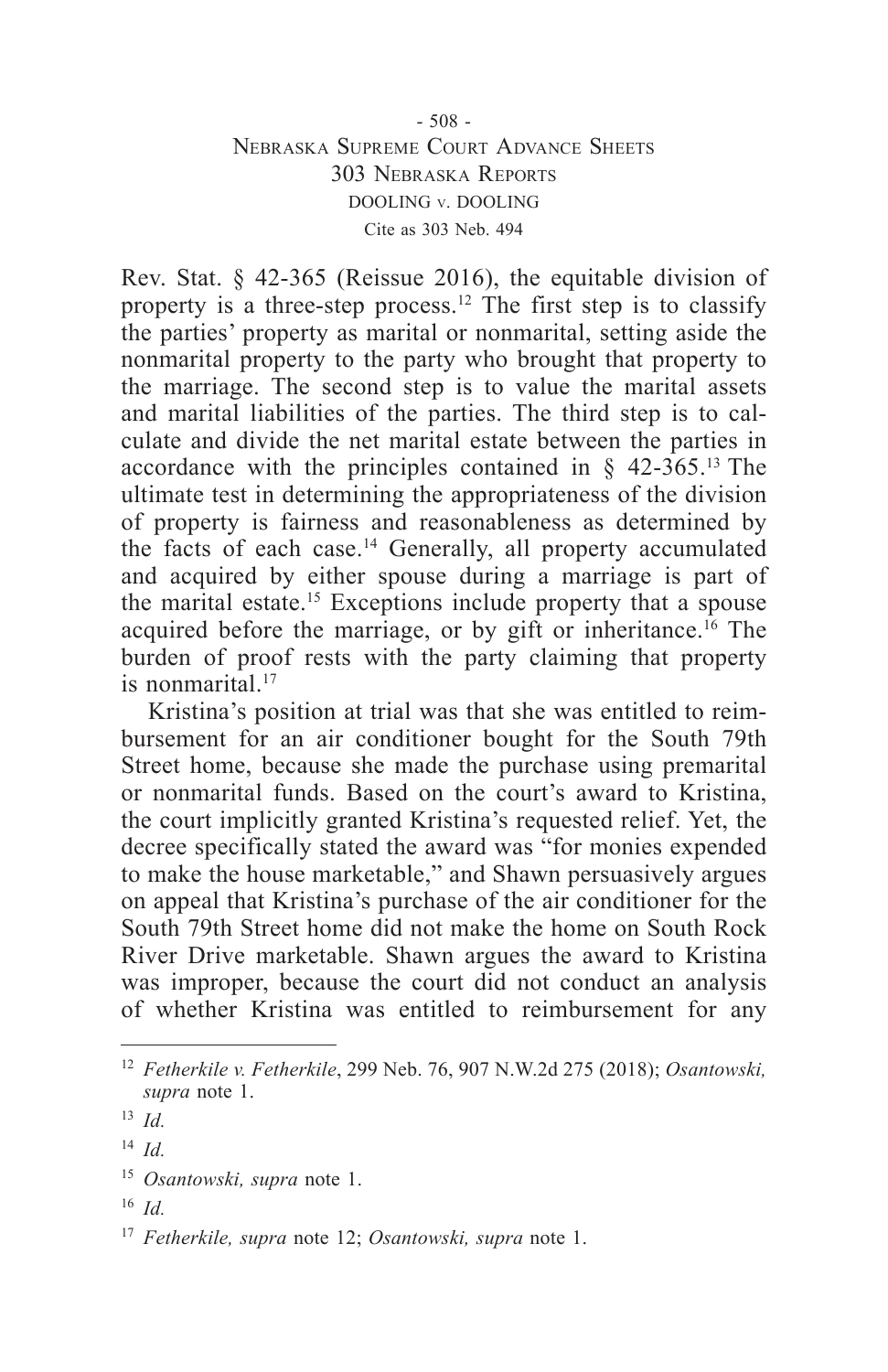### $-509 -$ Nebraska Supreme Court Advance Sheets 303 Nebraska Reports DOOLING v. DOOLING Cite as 303 Neb. 494

premarital assets. Kristina appears to agree with this point. In her brief and at oral argument before this court, Kristina abandoned her position that she should be reimbursed for her purchase of the air conditioner, and instead attempts to justify the award using an alternate, post hoc rationalization. Kristina now argues that she is entitled to the greater share of the proceeds based on the equity that she built during the 9-month period in which she was in sole possession of the home. We are not persuaded that this result is justified based on the record. Kristina made this same argument to the district court, and the court did not accept that argument. Kristina's argument is partially based on reimbursement for real estate taxes paid during the operation of the temporary order, yet she already voluntarily split the refund for some of these payments with Shawn. The temporary order required Kristina to make equity contributions because she was awarded sole possession of the home. Kristina's compliance with the temporary order does not entitle her to the benefit of an additional \$6,880.80 from the house proceeds.

Based on our de novo review of the record, we conclude that the court erred in its equitable division of the house proceeds and find that a fair and reasonable evaluation of the facts of this case requires that the division of the house proceeds be modified so that Kristina receives \$11,238.72 and Shawn receives \$9,618.72. We affirm this portion of the decree as modified.

Shawn also argues that the court erred by authorizing a lien in the amount of \$5,176.28 filed by Kristina's trial counsel to be paid from the family home proceeds. Because the record shows that Kristina paid the lien from her share of the proceeds, we find this argument to be without merit.

## (b) Employment Benefits

## *(i) Valuation Date Reasonable*

Shawn argues that the court erred in ordering him to pay Kristina \$5,754.69 from his employment benefits for two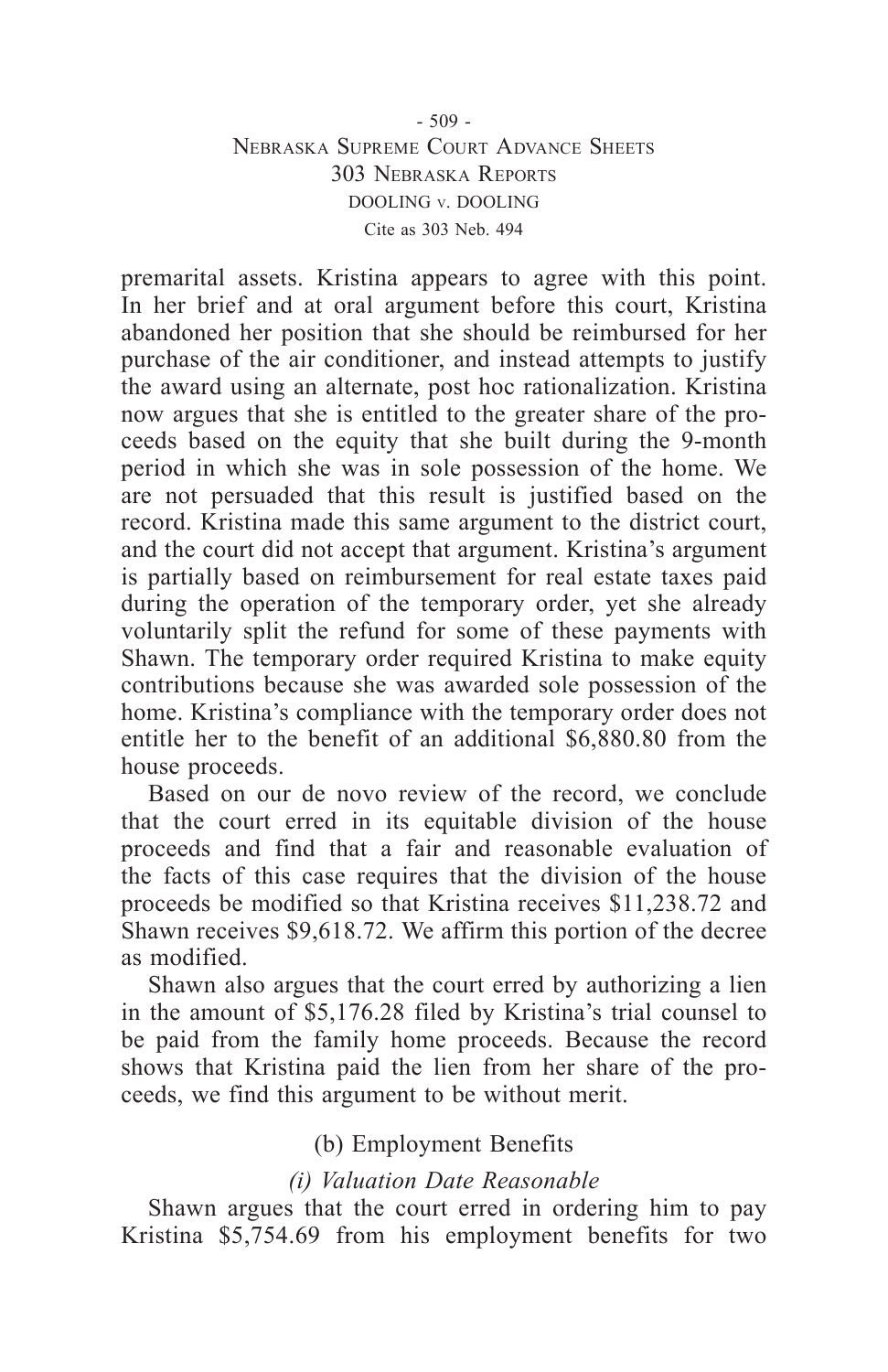reasons. First, he claims the court erred by awarding Kristina \$4,592.40 in unused vacation time and \$1,162.29 in comp time, because these figures reflected the value of Shawn's benefits as of September 15, 2015. Shawn argues that the court stated it valued his benefits "at the time of separation" and that the parties separated in July 2014. Therefore, Shawn contends that the court abused its discretion in awarding Kristina any funds from vacation time or comp time, because there was no evidence regarding the value of these benefits as of July 2014.

Second, Shawn argues that the court abused its discretion in ordering him to pay Kristina the \$5,754.69 within 90 days. He argues that his employment benefits are not liquid assets and that because he is already obligated to pay child support, alimony, and other debts, he will be unable to comply with the court's decree. Kristina argues in her cross-appeal that the court erred by failing to award her an equal portion of the value of Shawn's unused sick time.

[8] As a general principle, the date upon which a marital estate is valued should be rationally related to the property composing the marital estate.18 The date of valuation is reviewed for an abuse of the trial court's discretion.<sup>19</sup>

As discussed in the background section, the court valued the marital assets as of August 1, 2015, but the decree at times referred to the valuation date as the date of separation, which occurred in July 2014. Even so, the record indicates the court chose August 1, 2015, as the valuation date, which reflects the month in which the court entered temporary orders.

We agree with Kristina that the evidence supports using August 1, 2015, as the valuation date, because even though the parties physically separated in July 2014, they maintained their financial lives as a married couple by using a joint checking account to pay for family expenses and did not

<sup>18</sup> *Osantowski, supra* note 1.

<sup>19</sup> *Id.*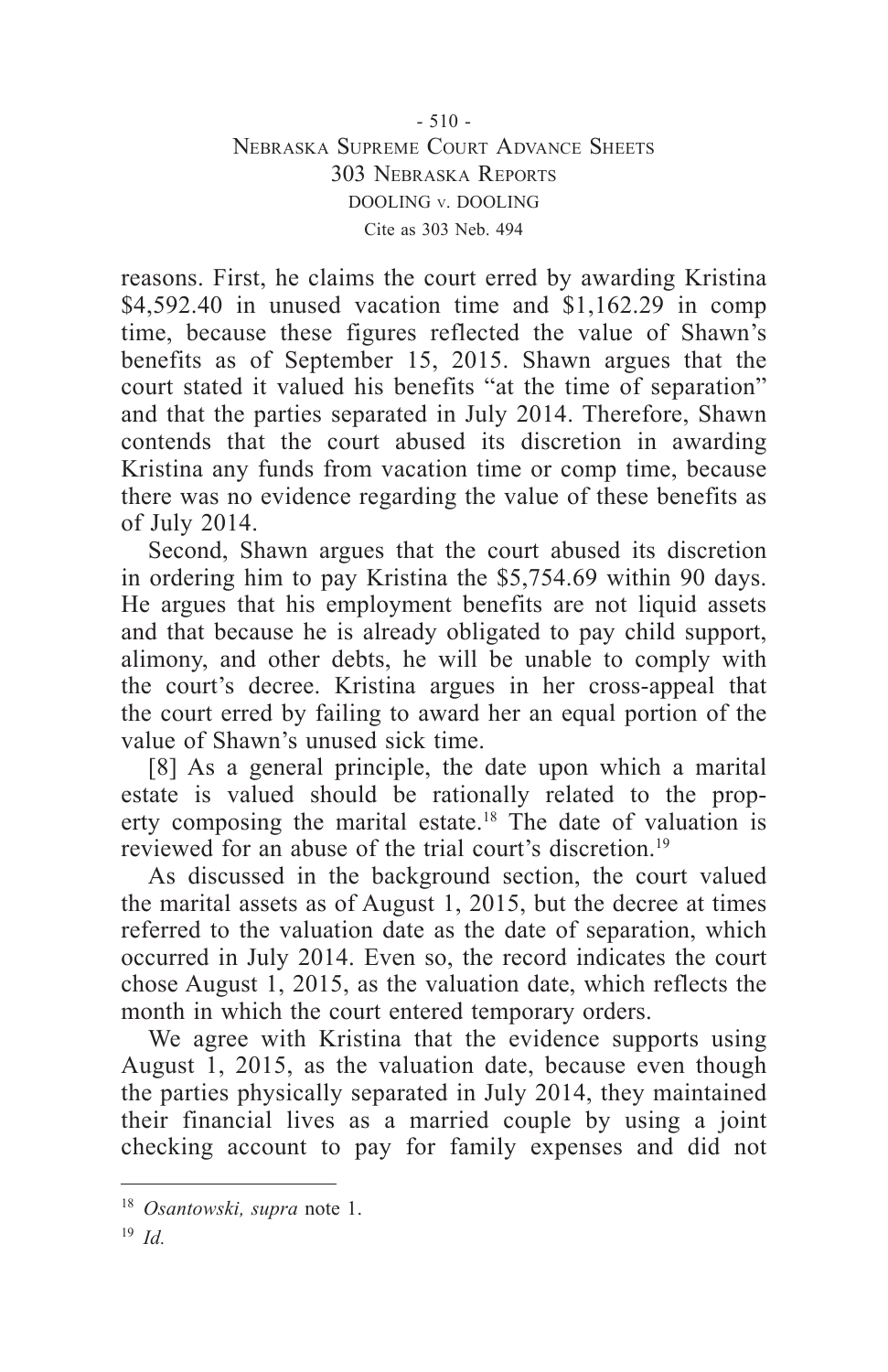separate financially until the court entered temporary orders. Based on the record, the valuation date applied by the district court was rationally related to the property composing the marital estate.

The city human resources manager testified regarding the value of Shawn's employment benefits and stated that the supporting documents were calculated on a quarterly basis. The court used the third quarter report as evidence of the value of the assets on August 1, 2015. Shawn argues that the court could have reached a more accurate figure by using the second quarter report, but that report was not offered into evidence, and there was no similar evidence offered to prove the value of the employment benefits as of July 2014. Even Shawn stated in his testimony that the valuation date should be July 2015, the month Kristina filed for divorce. We find no abuse of discretion in the court's use of August 1, 2015, as the valuation date.

# *(ii) Deferred Compensation Benefits*

[9] We have not previously addressed whether employee benefits such as accrued sick leave, vacation time, and comp time are considered marital property subject to equitable distribution in a dissolution action. We have long held that the marital estate includes property accumulated and acquired during the marriage through the joint efforts of the parties.<sup>20</sup> Section 42-366(8) states that for purposes of the division of property in a dissolution of marriage action, "[t]he court shall include as part of the marital estate . . . any pension plans, retirement plans, annuities, and other *deferred compensation benefits* owned by either party, whether vested or not vested."21 (Emphasis supplied.) Generally, deferred

<sup>20</sup> *Tyma v. Tyma*, 263 Neb. 873, 644 N.W.2d 139 (2002).

<sup>21</sup> See, *Hosack v. Hosack*, 267 Neb. 934, 678 N.W.2d 746 (2004); *Longo v. Longo*, 266 Neb. 171, 663 N.W.2d 604 (2003); *Tyma, supra* note 20; *Kullbom v. Kullbom*, 209 Neb. 145, 306 N.W.2d 844 (1981) (cases discussing deferred compensation benefits).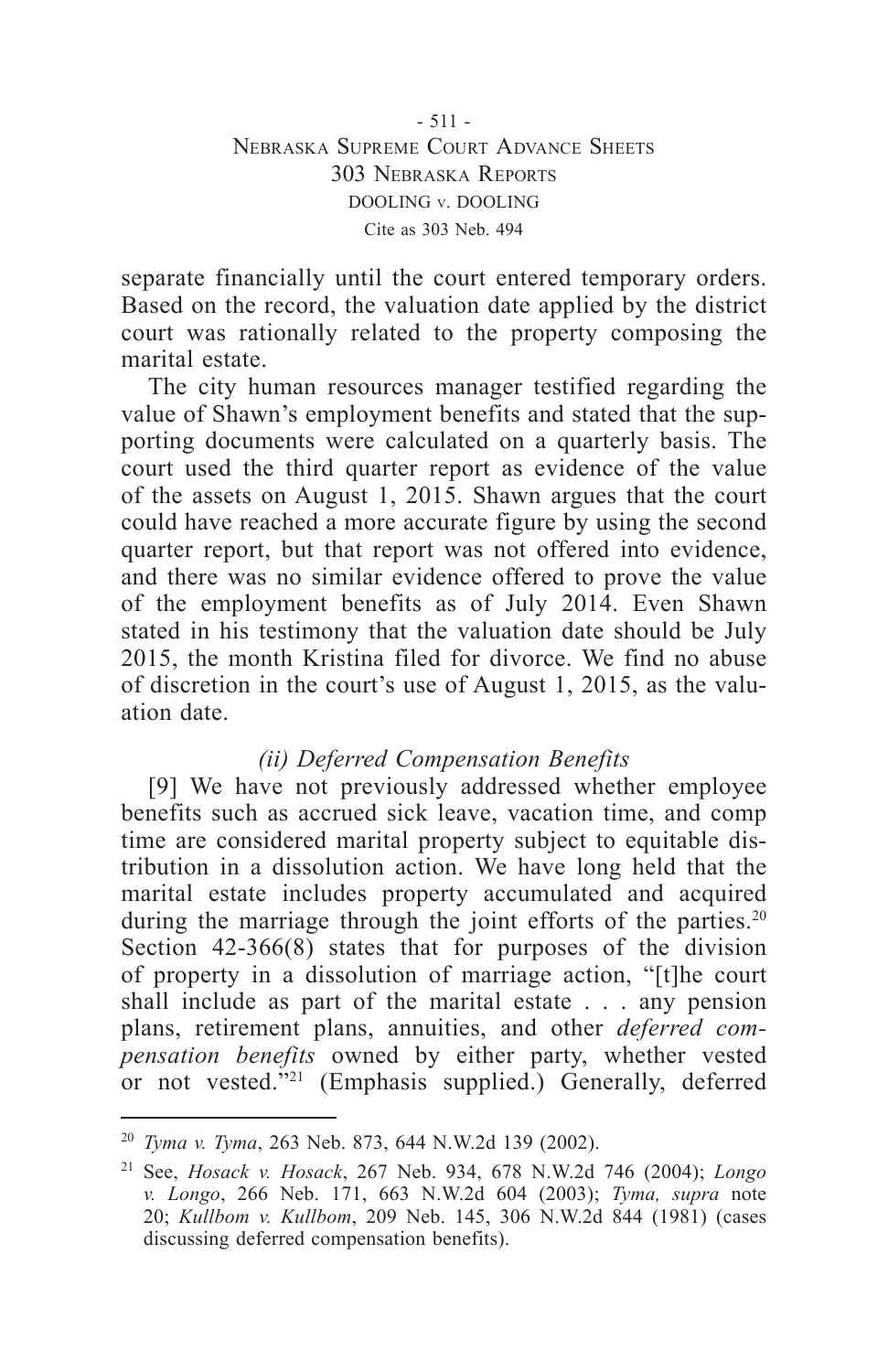compensation is defined as compensation which is earned in exchange for services rendered.<sup>22</sup> We have held that unvested employee stock options and stock retention shares qualify as "deferred compensation benefits" within the meaning of  $§$  42-366(8).<sup>23</sup> Conversely, we have found that health insurance is not deferred compensation, because insurance is based upon the payment of premiums rather than the rendering of services.24

In *Wiech v. Wiech*, 25 the Nebraska Court of Appeals determined that unused sick, vacation, and comp time could be considered part of the marital estate subject to equitable distribution as long as the benefits were acquired during the marriage. Other jurisdictions have similarly held that employment benefits such as these earned during the marriage are considered marital property.<sup>26</sup>

[10] As a result, we hold that to the extent employment benefits such as unused sick time, vacation time, and comp time have been earned during the marriage, they constitute deferred compensation benefits under § 42-366(8) and are considered part of the marital estate subject to equitable division.

## *(iii) Payment Within 90 Days*

We turn to Shawn's argument that the court erred by ordering him to pay Kristina her share of the employment benefits within 90 days. The decree valued Kristina's share of the

<sup>22</sup> *Livingston v. Metropolitan Util. Dist.*, 269 Neb. 301, 692 N.W.2d 475 (2005). See *Halpin v. Nebraska State Patrolmen's Retirement System*, 211 Neb. 892, 320 N.W.2d 910 (1982).

<sup>23</sup> *Davidson v. Davidson*, 254 Neb. 656, 578 N.W.2d 848 (1998).

<sup>24</sup> *Christiansen v. County of Douglas*, 288 Neb. 564, 849 N.W.2d 493 (2014).

<sup>25</sup> *Wiech v. Wiech*, 23 Neb. App. 370, 871 N.W.2d 570 (2015).

<sup>26</sup> *Mann v. Mann*, 778 P.2d 590 (Alaska 1989); *In re Marriage of Moore*, 226 Cal. App. 4th 92, 171 Cal. Rptr. 3d 762 (2014); *In re Marriage of Cardona and Castro*, 316 P.3d 626 (Colo. 2014); *Grund v. Grund*, 151 Misc. 2d 852, 573 N.Y.S.2d 840 (1991); *Marriage of Williams*, 84 Wash. App. 263, 927 P.2d 679 (1996).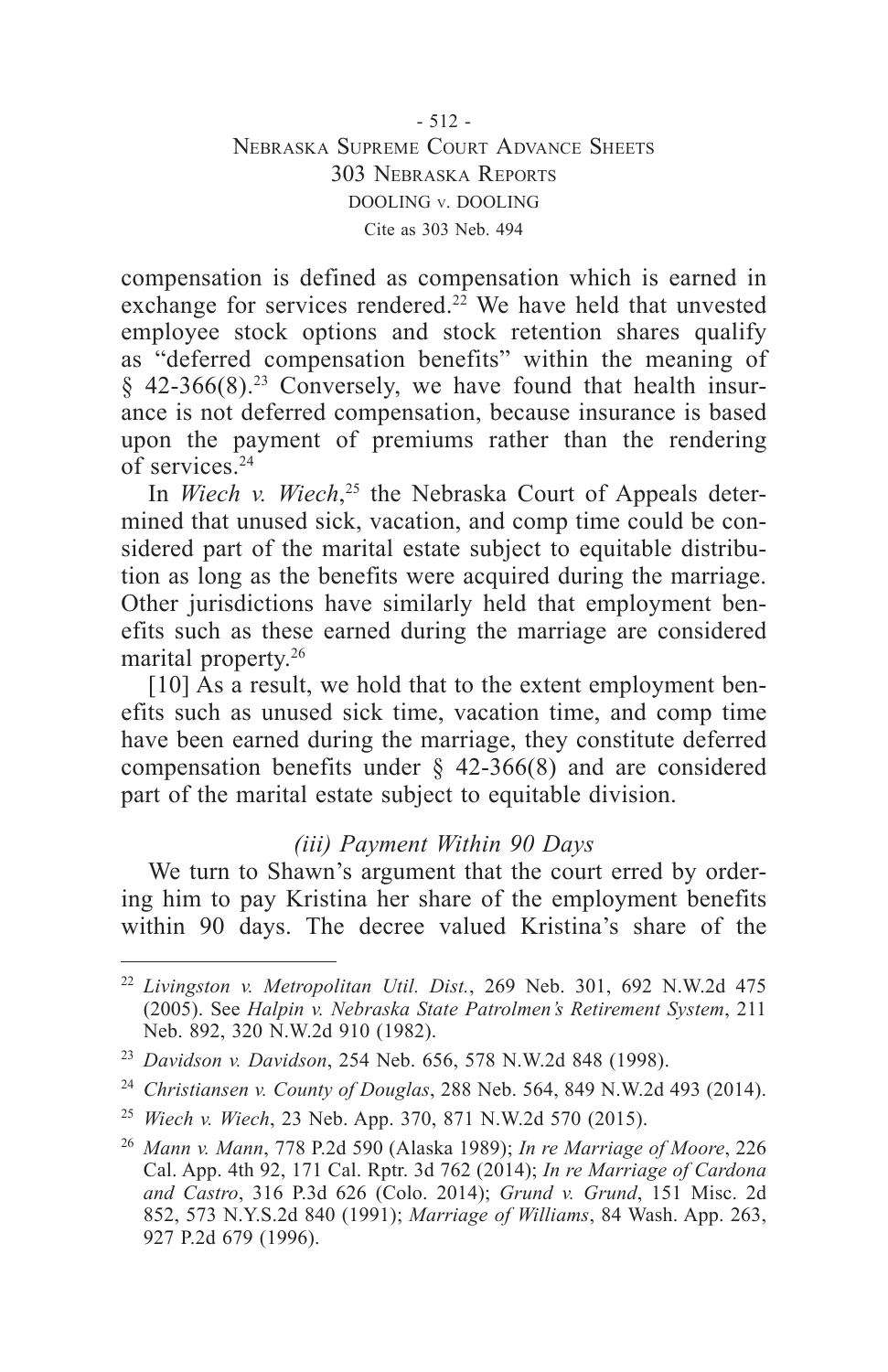### - 513 - Nebraska Supreme Court Advance Sheets 303 Nebraska Reports DOOLING v. DOOLING Cite as 303 Neb. 494

vacation time at \$4,592.40 and her share of the comp time at \$1,162.29, for a total of \$5,754.69. Shawn argues that he has access to his employment benefits only upon retirement and presently lacks the funds to be able comply with the courtordered payment.

According to the collective bargaining agreement governing Shawn's employment, Shawn is correct that he will not receive payment for accrued vacation time until he leaves his employment. As for comp time, the city human resources manager testified, and the agreement confirms, that comp time is paid out at the end of every fiscal year, September 30. However, the agreement contains an additional provision which permits an employee to request to be paid for accrued comp time at any time, and payment will be made by the next payday. The record therefore indicates that Shawn will have available to him \$9,618.72 from the house proceeds and \$1,162.29 from his share of the comp time to pay Kristina \$5,754.69 within 90 days. We find no abuse of discretion by the district court.

### *(iv) Sick Time*

Kristina argues that the court erred by failing to award her half of the value of Shawn's accrued sick time. As discussed, the standard governing the division of marital property is fairness and reasonableness as determined by the facts of each case. Based on the evidence relied upon by the district court, Shawn had accrued 25.97 hours of compensable sick time, and based on this fact, the court could have awarded Kristina \$467.98 for sick time.

[11] As a general rule, a spouse should be awarded onethird to one-half of the marital estate, the polestar being fairness and reasonableness as determined by the facts of each case.27 As we will next show in our analysis of the court's division of the total marital estate, the \$467.98 that Kristina

<sup>27</sup> *Osantowski, supra* note 1.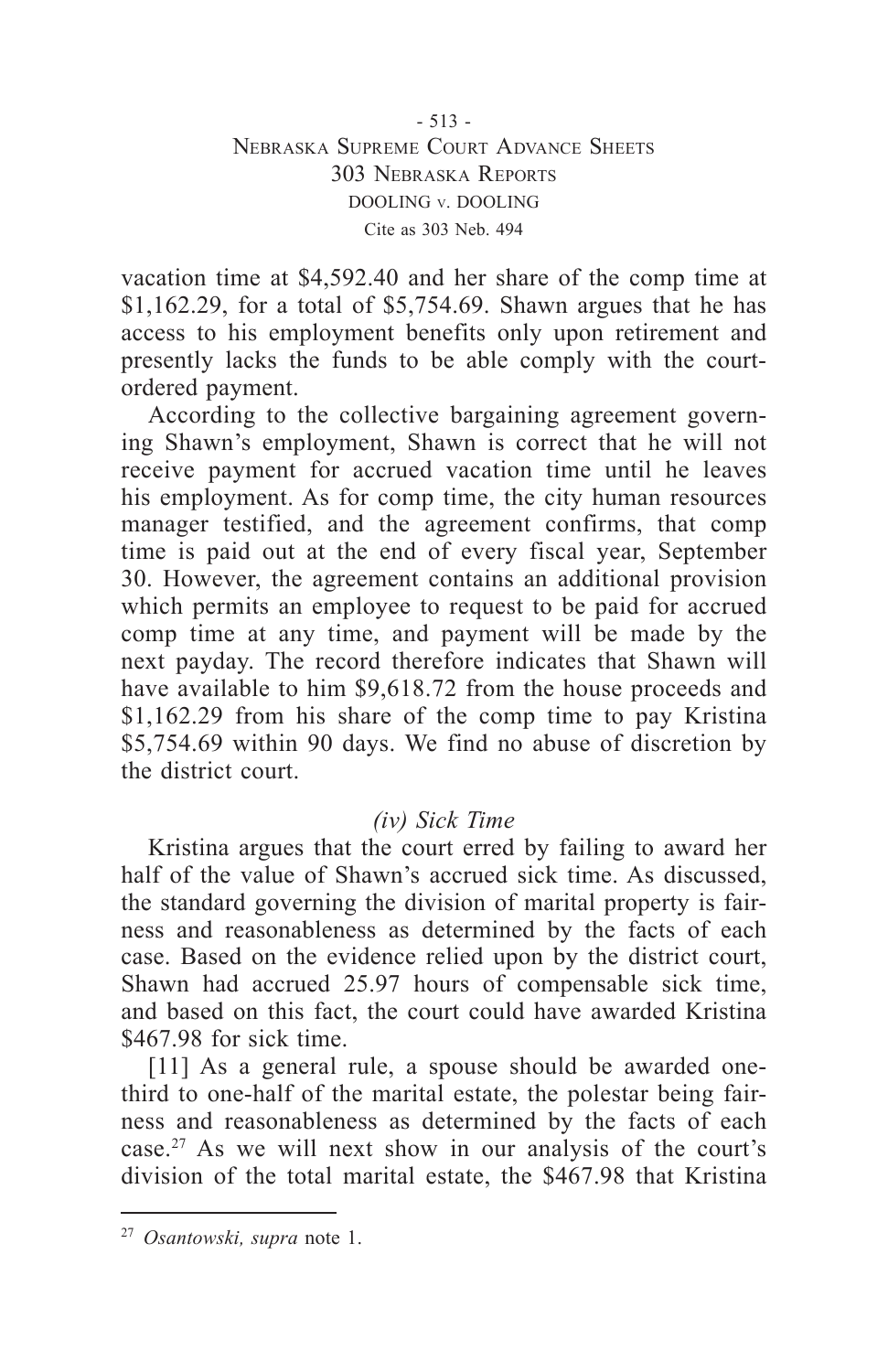### - 514 - Nebraska Supreme Court Advance Sheets 303 Nebraska Reports DOOLING v. DOOLING Cite as 303 Neb. 494

is requesting represents a small portion of the marital estate and declining to award Kristina this amount does not alter the fairness or reasonableness of the division of the total marital estate. We cannot conclude that the court abused its discretion in declining to award Kristina her share of Shawn's unused sick time.

### *(v) Division of Total Marital Estate*

Shawn objects to the court's division of the parties' debts and assets. Under the decree, Shawn was ordered to pay the parties' credit card debt of \$17,737.82 and Kristina was ordered to pay \$637.73 for the children's unpaid medical costs. Shawn argues that the court failed to list as a debt in the decree a credit union loan. We agree that Shawn produced evidence that he took out this loan to purchase an air conditioner for the home on South River Rock Drive and that this loan should have been listed as a marital debt. The evidence indicates that as of August 1, 2015, the balance of the loan was \$3,545.37. We find that Shawn is responsible for paying this amount. Having included this loan as part of the marital estate, the following table represents the division of the parties' total marital estate.

| <b>Assets</b>         | Amount       | <b>Shawn</b> | <b>Kristina</b> |
|-----------------------|--------------|--------------|-----------------|
| House Proceeds        | \$20,857.44  | \$9,618.72   | \$11,238.72     |
| Shawn's Retirement    | 108,468.41   | 54,234.21    | 54,234.20       |
| Shawn's Vacation/     |              |              |                 |
| Comp Time             | 11,509.37    | 5,754.69     | 5,754.69        |
| <b>TOTAL</b>          | \$140,835.22 | \$69,607.62  | \$71,227.61     |
| <b>Debts</b>          |              |              |                 |
| Credit Card           | \$17,737.82  | \$17,737.82  | 0.00<br>S       |
| Medical Bills         | 637.73       | 0.00         | 637.73          |
| Loan                  | 3,545.37     | 3,545.37     | 0.00            |
| <b>TOTAL</b>          | \$21,920.92  | \$21,283.19  | 637.73<br>S     |
| <b>Marital Estate</b> | \$118,914.30 | \$48,324.43  | \$70,589.88     |

As noted, a district court generally has discretion to award each spouse between one-third and one-half of the marital estate. Having factored in our modifications to the district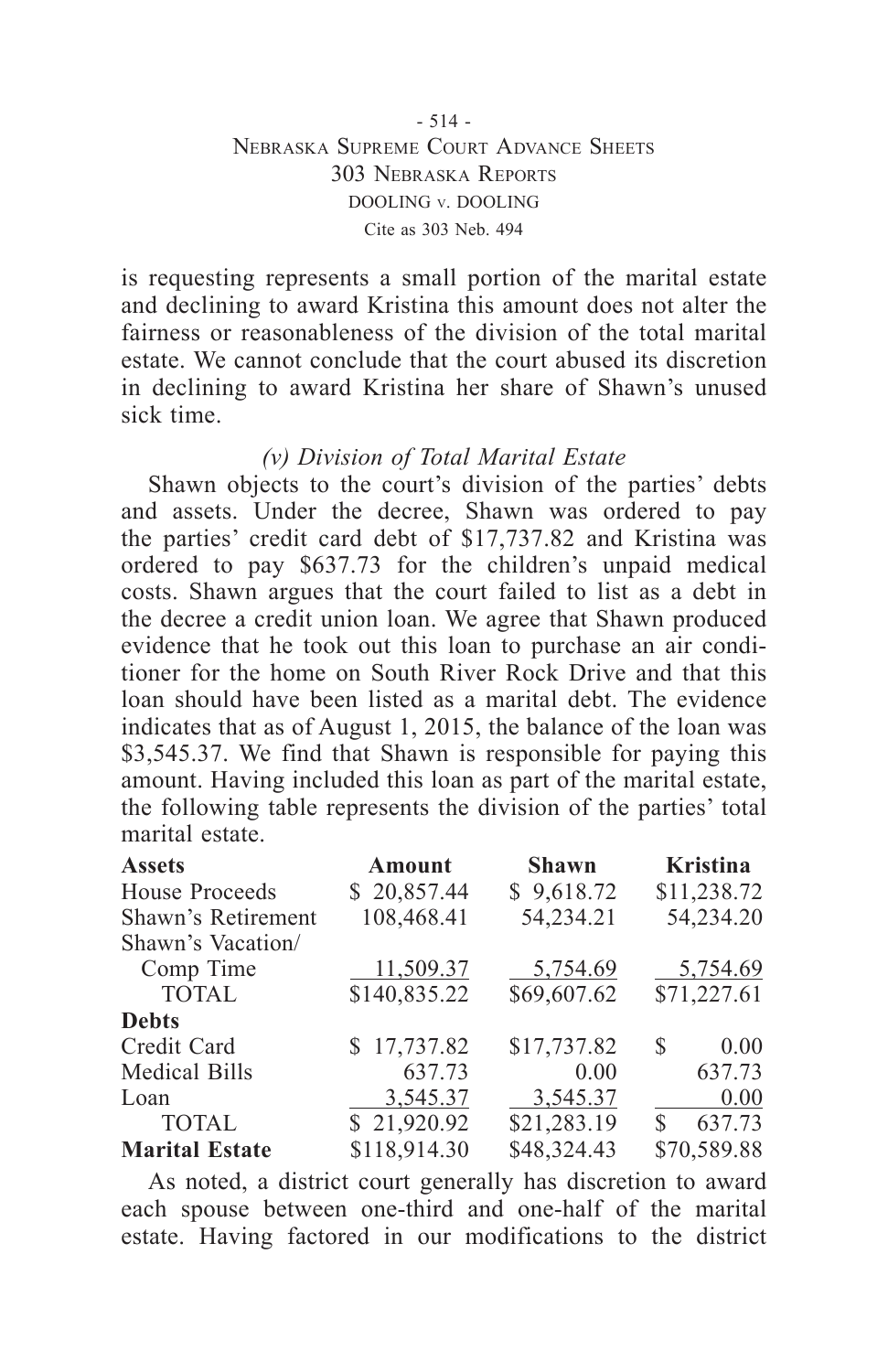court's division of the marital estate, the calculations above show that Shawn has been awarded approximately 41 percent of the marital estate. Following our de novo review of the record, we find no abuse of discretion in the district court's division of the marital estate and affirm this portion of the decree as modified.

### 3. Alimony

[12,13] Shawn objects to the alimony award of \$500 per month for 60 months that he was ordered to pay Kristina. In dividing property and considering alimony upon a dissolution of marriage, a court should consider four factors: (1) the circumstances of the parties, (2) the duration of the marriage, (3) the history of contributions to the marriage, and (4) the ability of the supported party to engage in gainful employment without interfering with the interests of any minor children in the custody of each party.28 In addition, a court should consider the income and earning capacity of each party and the general equities of the situation.29 Alimony is not a tool to equalize the parties' income, but a disparity of income or potential income might partially justify an alimony award.<sup>30</sup>

The parties were married in May 2001, and Kristina filed for divorce in July 2015. The evidence indicates a significant disparity in the earning capacity of the parties. Kristina testified that she has no formal educational or work background. During the marriage, Kristina was a stay-at-home mother and she began working part time once the children entered elementary school. She obtained her first full-time job in August 2015 and earned \$13.50 an hour, with no opportunities for overtime and no 401K or pension. By comparison, Shawn is a career police officer who has earned approximately \$80,000 per year, with a pension and retirement benefits and opportunities to

<sup>28</sup> *Wiedel v. Wiedel*, 300 Neb. 13, 911 N.W.2d 582 (2018); § 42-365.

<sup>29</sup> *Wiedel, supra* note 28.

<sup>30</sup> *Id.*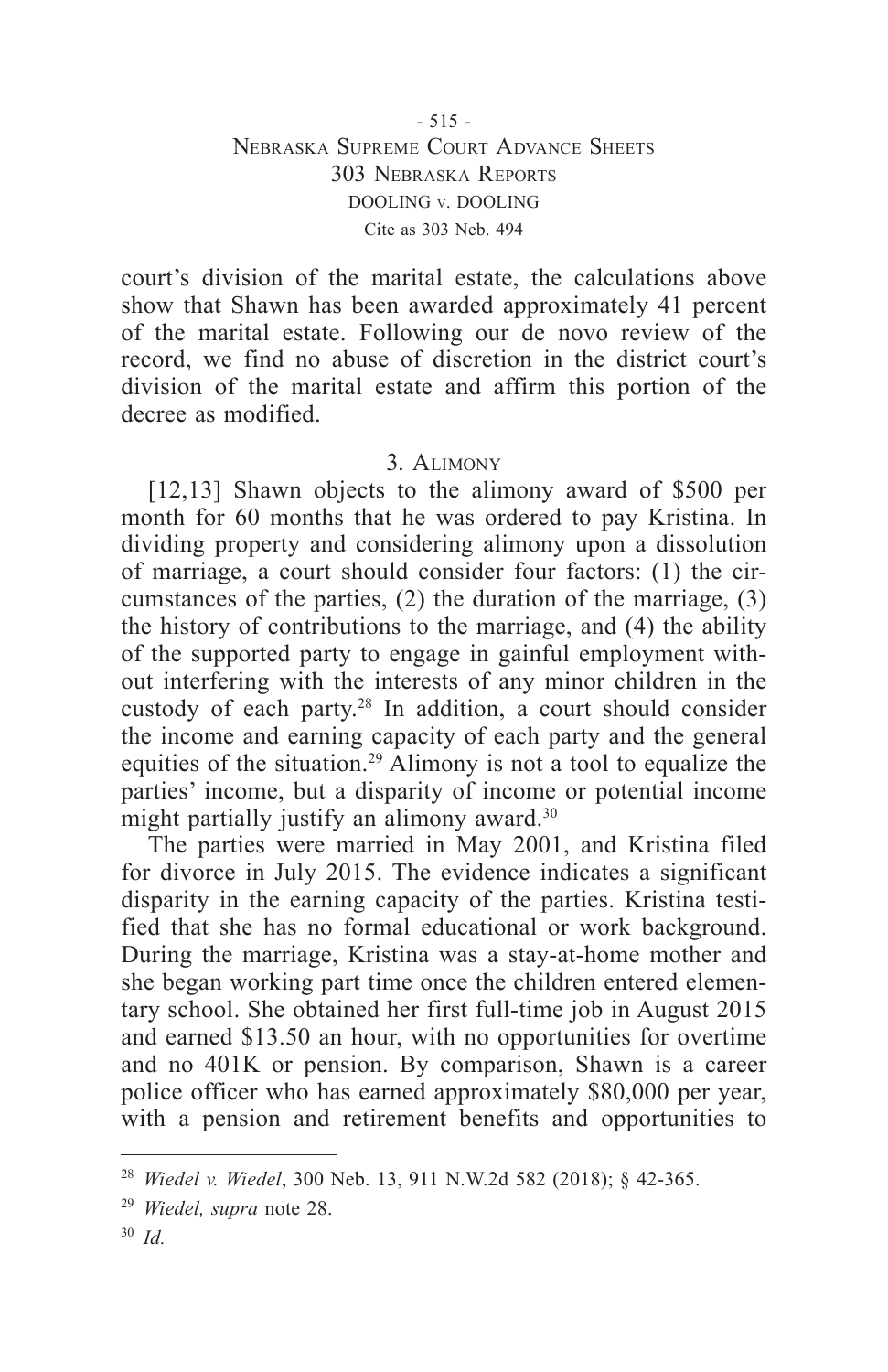- 516 - Nebraska Supreme Court Advance Sheets 303 Nebraska Reports DOOLING v. DOOLING Cite as 303 Neb. 494

be compensated for unused sick, vacation, and comp time. Additionally, the record indicates that without alimony, Kristina is unable to pay her monthly expenses.

[14,15] The purpose of alimony is to provide for the continued maintenance or support of one party by the other when the relative economic circumstances make it appropriate.31 In reviewing an alimony award, an appellate court does not determine whether it would have awarded the same amount of alimony as did the trial court, but whether the trial court's award is untenable such as to deprive a party of a substantial right or just result.<sup>32</sup> The ultimate criterion is one of reasonableness.<sup>33</sup> An appellate court is not inclined to disturb the trial court's award of alimony unless it is patently unfair on the record.<sup>34</sup> As to the award of alimony here, our de novo review shows that the district court did not abuse its discretion.

### 4 CUSTODY

Kristina claims that the district court abused its discretion by awarding "de facto joint physical custody" based on her assertions that neither party requested joint physical custody, that the district court failed to specifically find that joint physical custody is in the best interests of the minor children, and that she was denied due process when the court awarded joint physical custody following trial.35

In an action for dissolution of marriage involving the custody of minor children, the court is required to make a determination of legal and physical custody based upon the children's best interests.36 Such determinations shall be made by incorporation into the decree of a parenting plan,

<sup>31</sup> *Id.*

<sup>32</sup> *Id.*

<sup>33</sup> *Id.*

<sup>34</sup> *Id.*

<sup>35</sup> See *Zahl v. Zahl*, 273 Neb. 1043, 736 N.W.2d 365 (2007).

 $36$  Neb. Rev. Stat. § 42-364(1)(b) (Cum. Supp. 2018).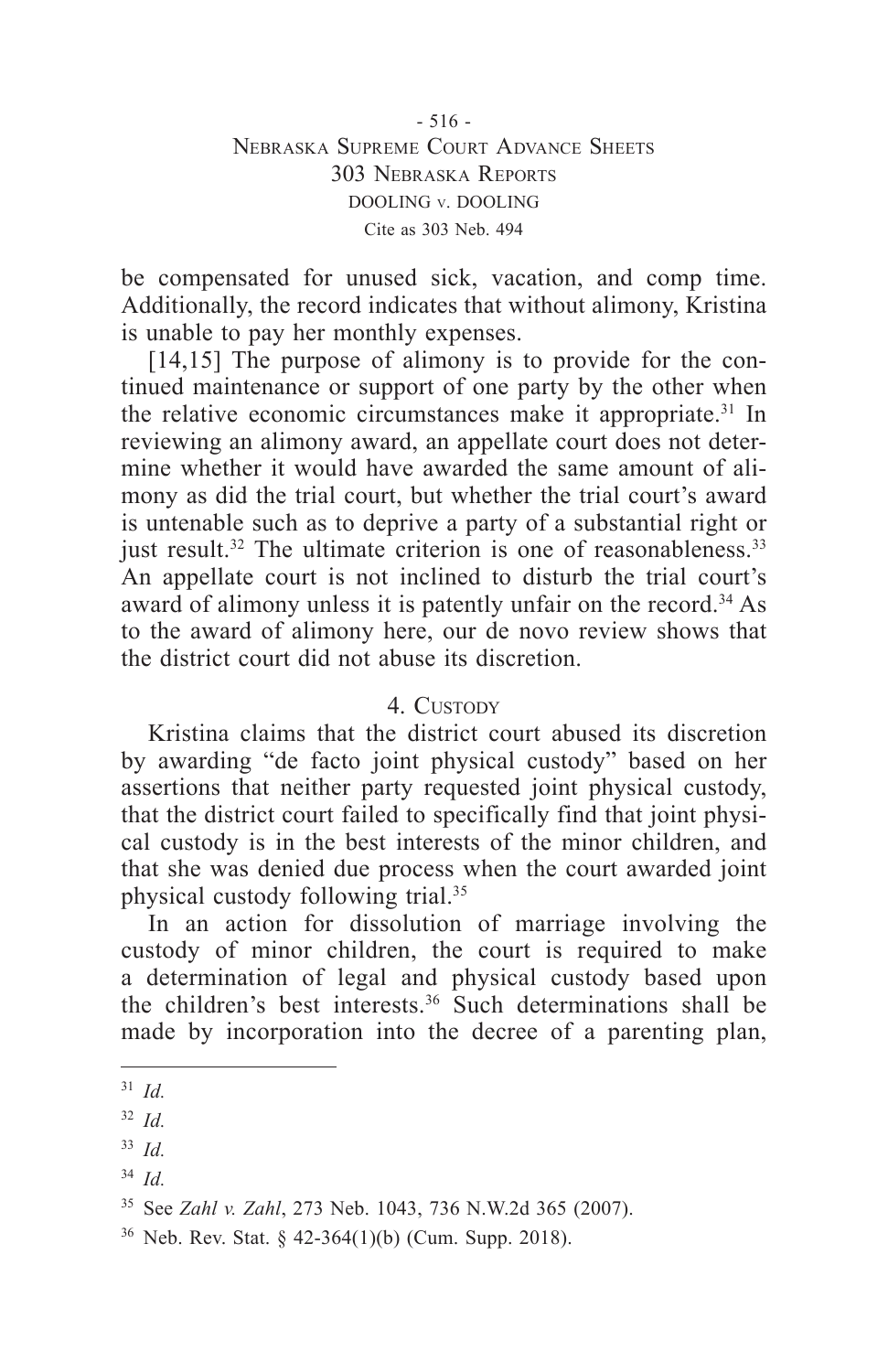- 517 - Nebraska Supreme Court Advance Sheets 303 Nebraska Reports DOOLING v. DOOLING Cite as 303 Neb. 494

developed either by the parties as approved by the court or by the court after an evidentiary hearing.<sup>37</sup> The minor children may be placed with both parents on a joint physical custody basis where (1) both parents agree or (2) the court specifically finds that joint physical custody is in the best interests of the minor children  $38$ 

Nebraska's Parenting Act<sup>39</sup> defines joint physical custody as "mutual authority and responsibility of the parents regarding the child's place of residence and the exertion of continuous blocks of parenting time by both parents over the child for significant periods of time."40 Here, the court awarded Kristina "primary possession" of the children and set forth the parenting time in a parenting plan. While "primary possession" is not a statutorily defined term, we have indicated in our opinions that the label that a court uses is not controlling and that the classification of a custody arrangement is ultimately dictated by parenting time.<sup>41</sup>

[16] The parenting plan here awarded Shawn parenting time with the children every Tuesday and Thursday, every other Friday and Saturday, equally divided holidays, and 4 weeks of summer parenting time consisting of two 2-week periods. Under this parenting schedule, Kristina has custody of the children 193 days and Shawn has custody of the children 172 days. We find that this custody arrangement falls within the statutory definition of joint physical custody, as distinguished from sole physical custody with liberal parenting time.<sup>42</sup> If

<sup>37</sup> See *id*.

 $38 \& 42 - 364(3)$ .

<sup>39</sup> Neb. Rev. Stat. §§ 43-2920 to 43-2943 (Reissue 2016).

 $40 \text{ } 843 - 2922(12)$ .

<sup>41</sup> See, e.g., *Leners, supra* note 10; *Becher v. Becher*, 299 Neb. 206, 908 N.W.2d 12 (2018).

<sup>42</sup> See, *Heesacker v. Heesacker*, 262 Neb. 179, 629 N.W.2d 558 (2001); *Elsome v. Elsome*, 257 Neb. 889, 601 N.W.2d 537 (1999); *Hill v. Hill*, 20 Neb. App. 528, 827 N.W.2d 304 (2013).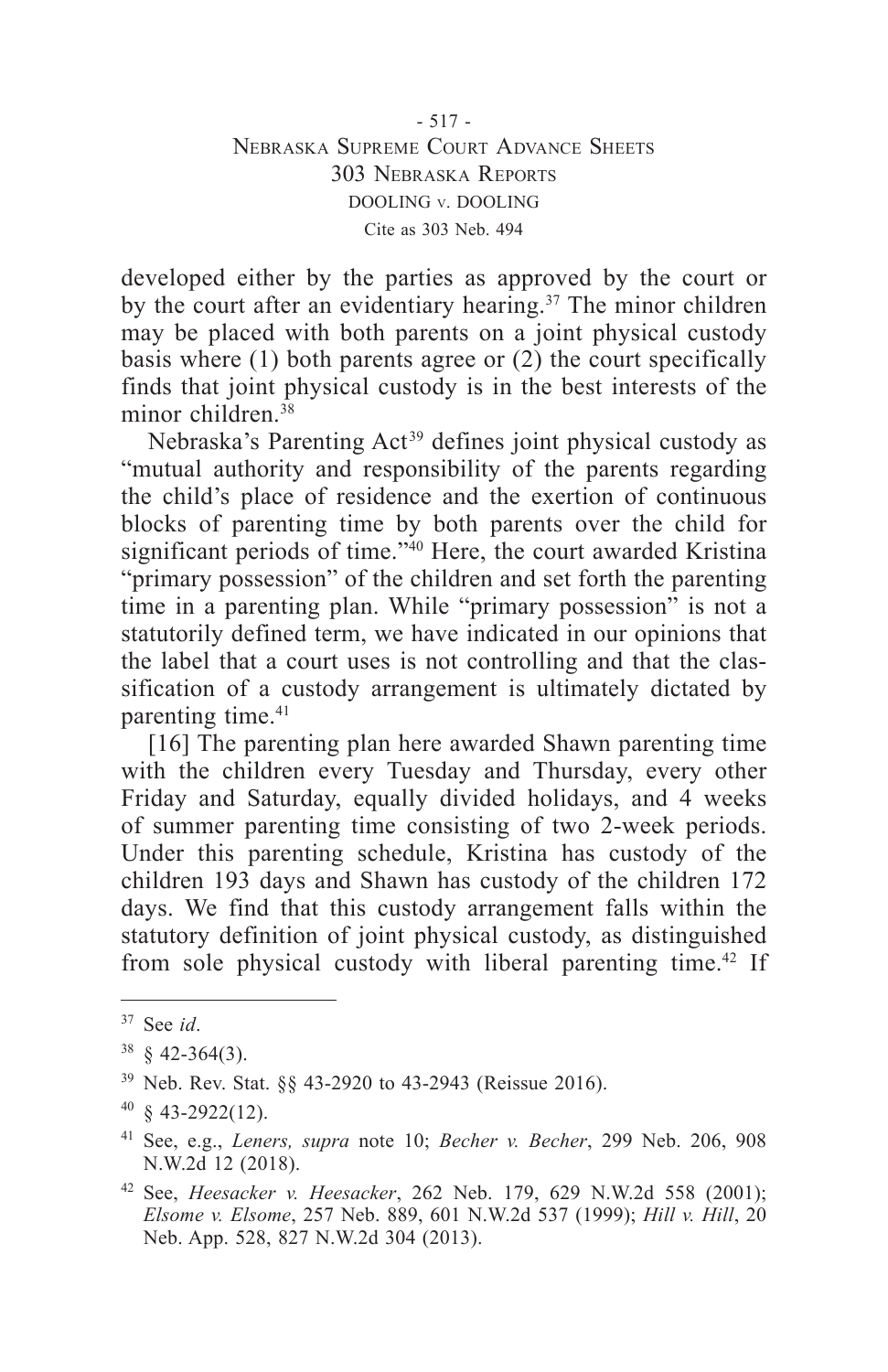- 518 - Nebraska Supreme Court Advance Sheets 303 Nebraska Reports DOOLING v. DOOLING Cite as 303 Neb. 494

trial evidence establishes a joint physical custody arrangement, courts will so construe it, regardless of how prior decrees or court orders have characterized the arrangement.<sup>43</sup>

We also determine that Kristina is incorrect in stating that neither party requested joint physical custody and that the court did not find that the court-developed custody arrangement was in the best interests of the children. Shawn filed an answer and counterclaim which requested joint physical custody, and both Shawn and Kristina were questioned at trial regarding Shawn's request for a "50/50" schedule. Because Kristina had notice that Shawn was seeking joint physical custody, and because she had an opportunity to present evidence in opposition to Shawn's proposed custody arrangement, we conclude Kristina was afforded procedural due process.

We further note arguments that Kristina made before the trial court which undermine her contention that she was denied due process. Kristina's motion for reconsideration of the court's tentative findings requested that the court use the joint physical custody worksheet when calculating child support. In her motion for reconsideration following the entry of the decree of dissolution, Kristina did not object to the use of the joint physical custody worksheet, but, rather, requested additional clothing and extracurricular activity expenses premised on the court's use of the joint physical custody worksheet.

The record also indicates that the court made the necessary statutory findings for an award of joint physical custody under § 42-364(3). The court awarded "primary possession" of the children to Kristina, subject to the parenting time as set forth in the parenting plan incorporated into the decree, which the court found was in the best interests of the minor children. In addition, the decree incorporated the prior judge's tentative and supplemental findings, which found that it is in the best interests of the minor children that "primary possession" be awarded to Kristina, subject to the parenting plan.

<sup>43</sup> *Becher, supra* note 41; *Elsome, supra* note 42.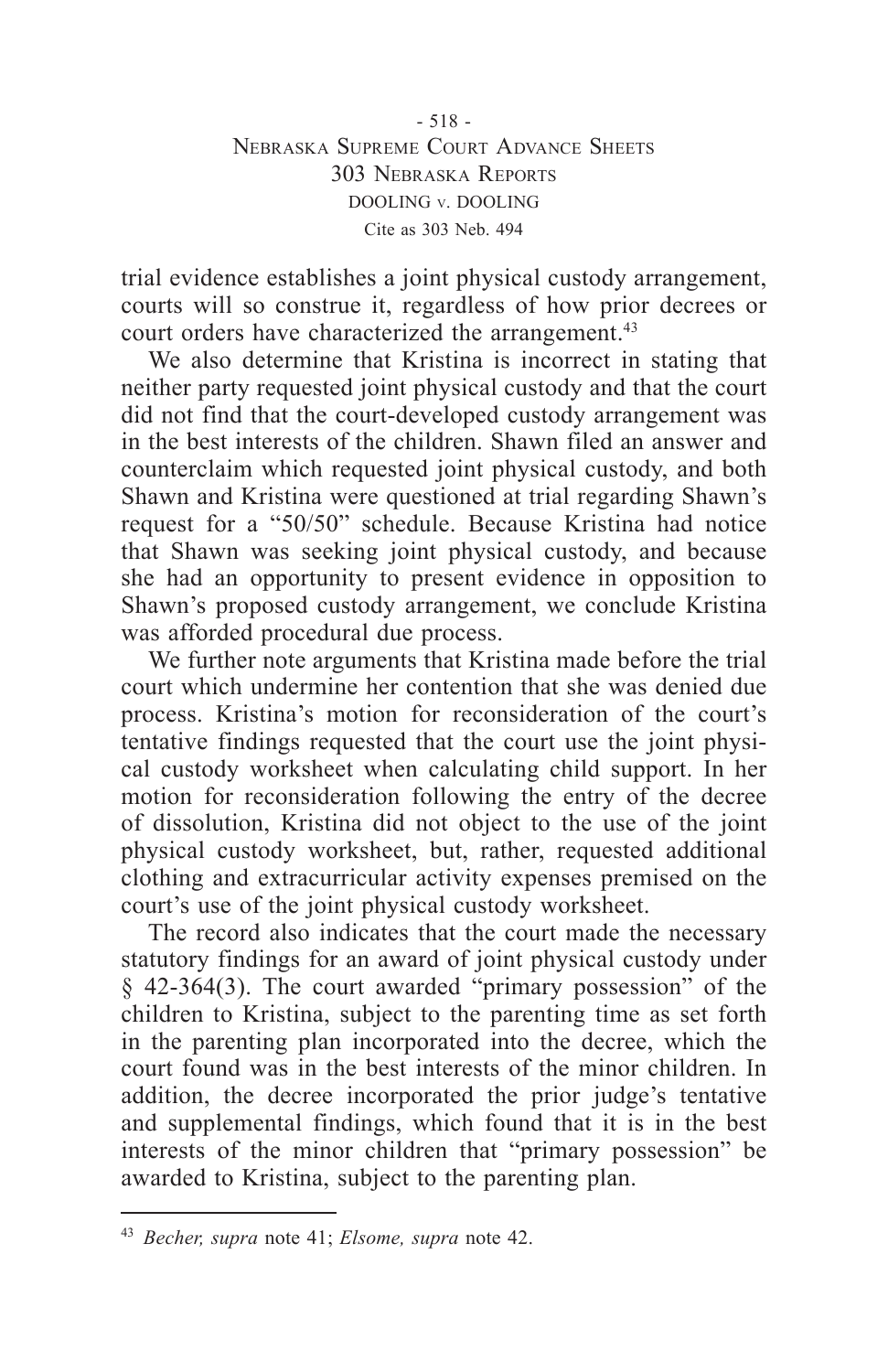### - 519 - Nebraska Supreme Court Advance Sheets 303 Nebraska Reports DOOLING v. DOOLING Cite as 303 Neb. 494

Kristina's cross-appeal includes objections to the parenting time within the parenting plan. Kristina argues the award of joint physical custody is contrary to the court's determination that she be granted "primary possession" of the children. Kristina assigned error to the court's award of 4 weeks of summer parenting time to Shawn and argues the parenting plan should have remained consistent with the temporary order which in effect would have awarded Kristina sole physical custody with liberal parenting time to Shawn of 130 days.

[17,18] Child custody determinations are matters initially entrusted to the discretion of the trial court, and although reviewed de novo on the record, the trial court's determination will normally be affirmed absent an abuse of discretion.<sup>44</sup> In child custody cases, where the credible evidence is in conflict on a material issue of fact, the appellate court considers, and may give weight to, the fact that the trial judge heard and observed the witnesses and accepted one version of the facts rather than another  $45$ 

The record supports the court's determination that the award of joint physical custody pursuant to the court-developed parenting plan was in the children's best interests. It was undisputed that each parent was fit and proper and that the best interests of the children would be served with the ongoing involvement of both Shawn and Kristina. There was no evidence of significant communication difficulties between the parties, and there was evidence that the parties have been able to effectively communicate regarding matters affecting the children. Kristina argues that Shawn had never had the children 50 percent of the time since the parties separated in July 2014. However, the evidence showed that in 2016, the parties agreed that Shawn could exercise more parenting time than allowed under the temporary order. There was evidence that Shawn's house is located near the children's school, that

<sup>44</sup> *Schrag v. Spear*, 290 Neb. 98, 858 N.W.2d 865 (2015).

<sup>45</sup> *Id.*